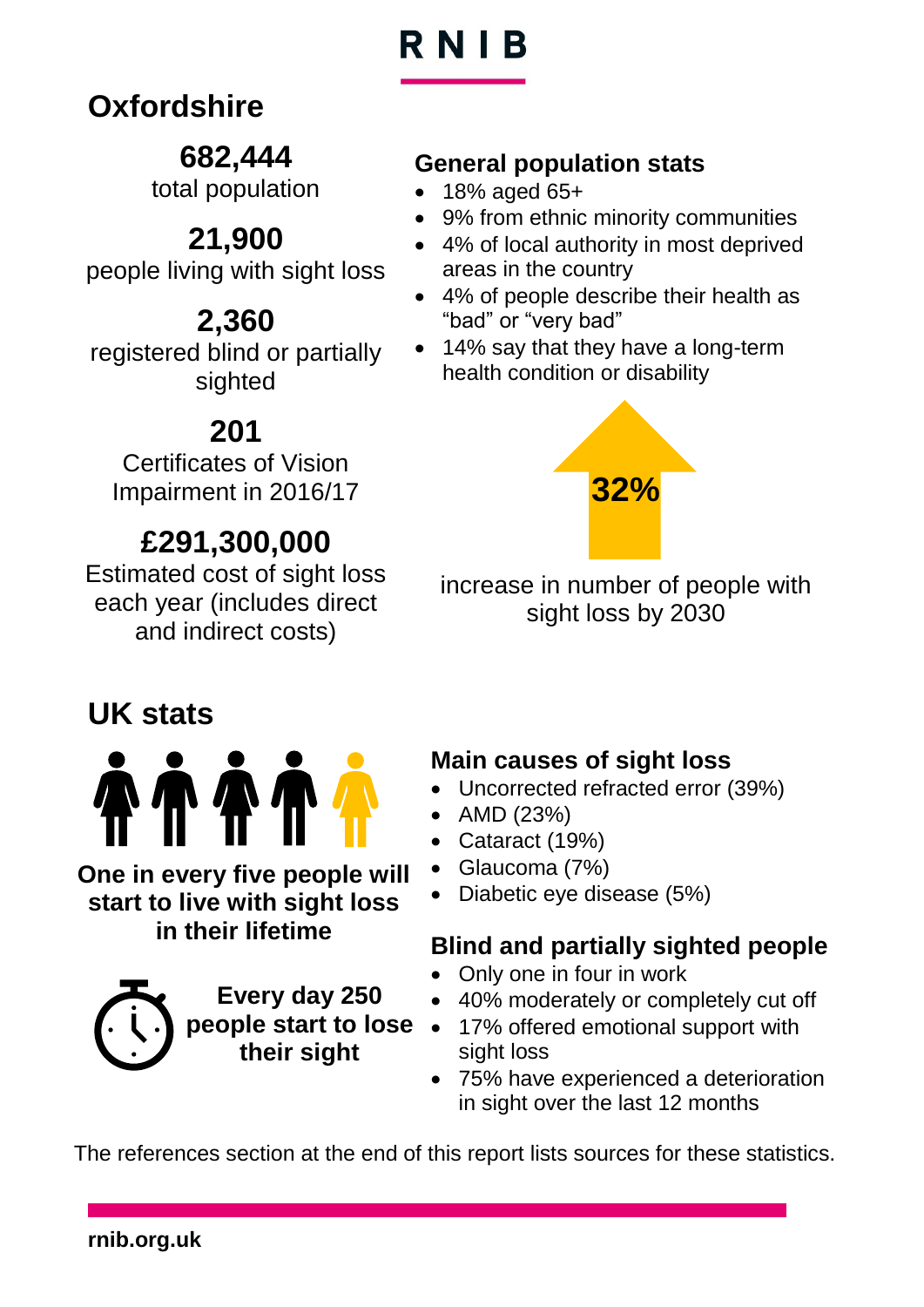# RNIB

# **Oxfordshire: eye health and sight loss report**

This report has been generated using RNIB's Sight Loss Data Tool. It provides a range of indicators relevant to blind and partially sighted people and those at risk of sight loss in Oxfordshire.

There is a comprehensive set of guidance notes to accompany this report. These notes provide further information on the data we have used throughout, including notes on terminology and the limitations of the data. Further information, including references, can be found at [www.rnib.org.uk/datatool.](http://www.rnib.org.uk/datatool)

In terms of referencing, we suggest using the full sources at the end of the report. In addition, the RNIB Sight Loss Data Tool may be given as a reference.

Whilst every effort has been made to ensure the accuracy of the information in this report, sometimes mistakes do happen or information has changed. If you notice anything that doesn't look right, please let us know.

If you have any questions, please contact us at [stats@rnib.org.uk.](mailto:research@rnib.org.uk)

#### **Contents**

| 9. Additional health problems and disabilities 17 |  |
|---------------------------------------------------|--|
|                                                   |  |
|                                                   |  |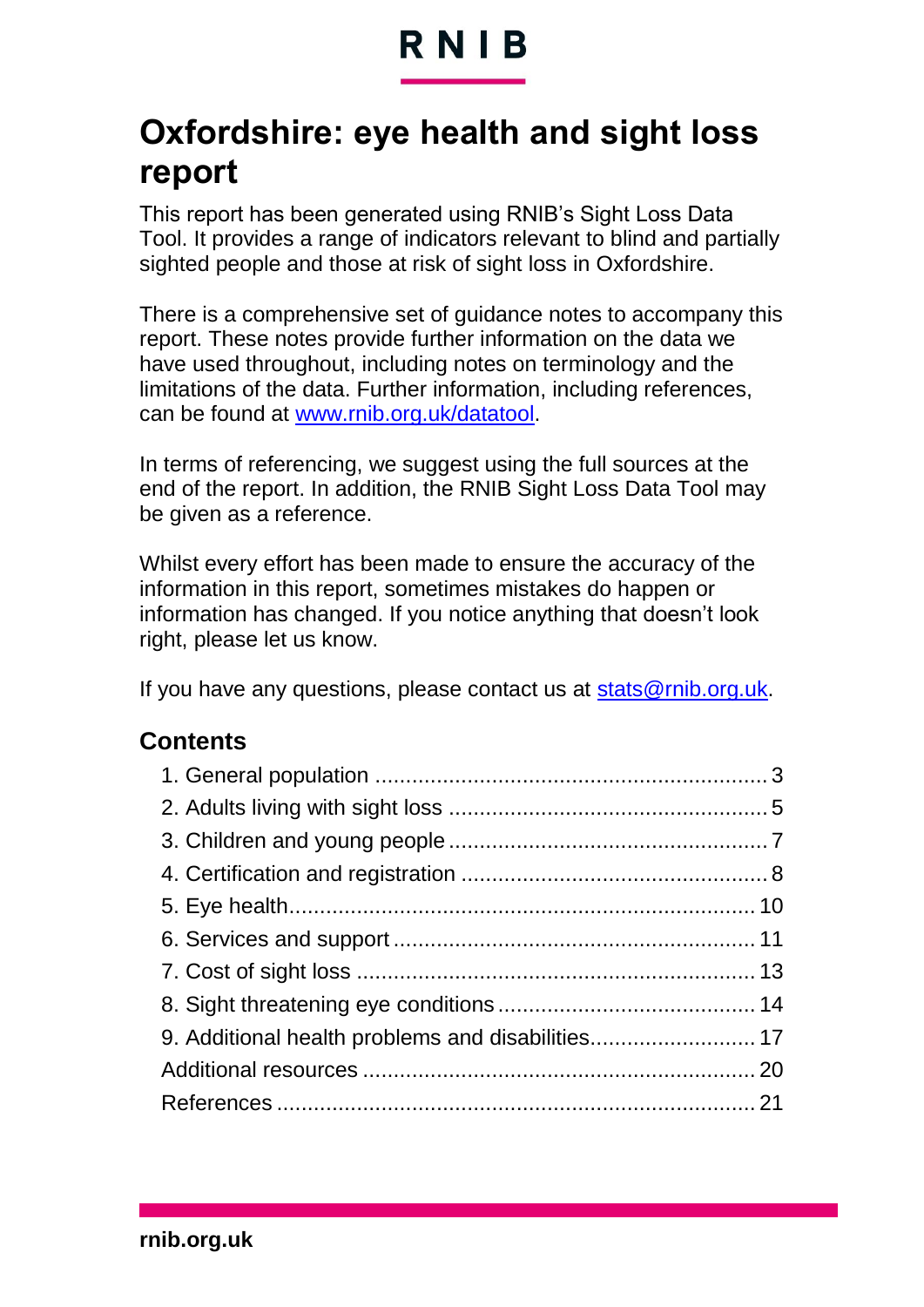# <span id="page-2-0"></span>**1. General population**

This section provides an overview of the general population in Oxfordshire.

## **1.1 Age**

There are 682,444 people living in Oxfordshire (1).

Oxfordshire has a higher proportion of people aged 75 years and over compared to the average for England (1, 2). Of the population:

- 21% are aged 17 or under.
- 61% are aged 18-64.
- 18% are aged over 65.

#### **Table: Population by age band**

| Age band | Population |
|----------|------------|
| $0 - 4$  | 39,534     |
| $5 - 17$ | 103,910    |
| 18-29    | 111,837    |
| 30-49    | 177,857    |
| 50-64    | 126,129    |
| 65-74    | 66,276     |
| 75-84    | 39,356     |
| $85+$    | 17,545     |

#### **Table: Proportion of population by age band**

| Age band | Oxfordshire | <b>South East</b> | England |
|----------|-------------|-------------------|---------|
| $0 - 4$  | 6%          | 6%                | 6%      |
| $5 - 17$ | 15%         | 16%               | 15%     |
| 18-29    | 16%         | 14%               | 16%     |
| 30-49    | 26%         | 26%               | 26%     |
| 50-64    | 19%         | 19%               | 19%     |
| 65-74    | 10%         | 10%               | 10%     |
| 75-84    | 6%          | 6%                | 6%      |
| $85+$    | 3%          | 3%                | 2%      |

Note: totals may not add to 100% due to rounding.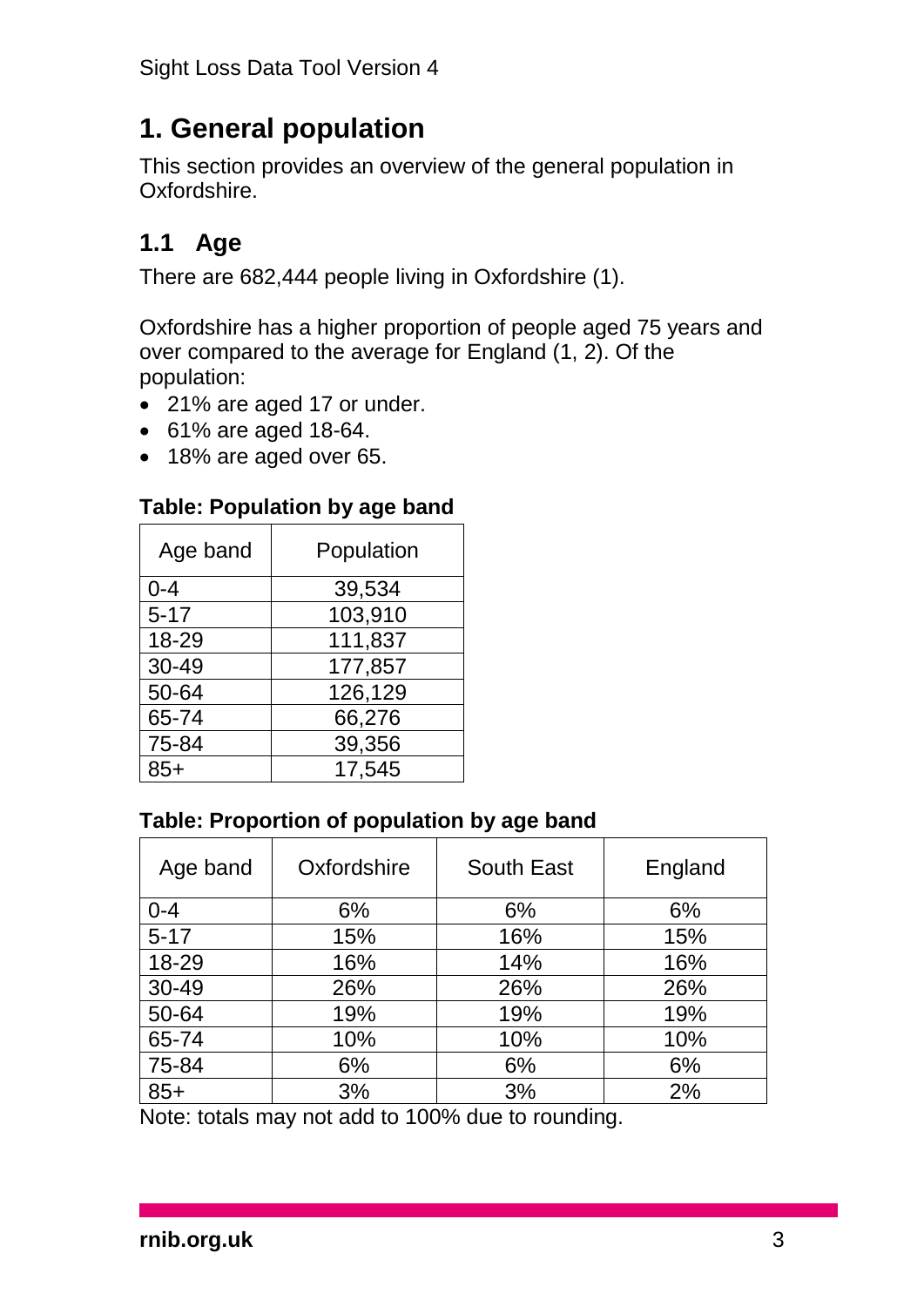## **1.2 Ethnicity**

Oxfordshire has a lower proportion of people from minority ethnic groups than the average for England:

• 9% of the population are from a non-white ethnic group. compared to 15% in England (3).

|  |  | <b>Table: Total population by ethnicity</b> |
|--|--|---------------------------------------------|
|  |  |                                             |

| <b>Ethnicity</b>             | Population |  |
|------------------------------|------------|--|
| White                        | 594,004    |  |
| Mixed ethnicity              | 13,233     |  |
| Asian / Asian British        | 26,039     |  |
| <b>Black / Black British</b> | 11,424     |  |
| Other ethnic groups          | 9.098      |  |

#### **Table: Proportion of population by ethnicity**

| <b>Ethnicity</b>             | Oxfordshire | <b>South East</b> | England |
|------------------------------|-------------|-------------------|---------|
| White                        | 91%         | 91%               | 85%     |
| Mixed ethnicity              | 2%          | 2%                | 2%      |
| Asian / Asian British        | 4%          | 5%                | 7%      |
| <b>Black / Black British</b> | 2%          | 2%                | 4%      |
| Other ethnic groups          | 1%          | 1%                | 2%      |

Note: totals may not add to 100% due to rounding.

## **1.3 Socio-economics**

- Oxfordshire is the 137th most deprived local authority in England (4).
- 4% of the local authority is within the 30% most deprived areas in the whole of England (4).
- There are 11,825 children living in low income families, which is better than the average for England (4).

## **1.4 Health**

- The health of people in Oxfordshire is better than the England average (5). Life expectancy for both men and women is higher than the national average (6).
- 14% of people have a long-term health condition or disability that limits their day to day life (7).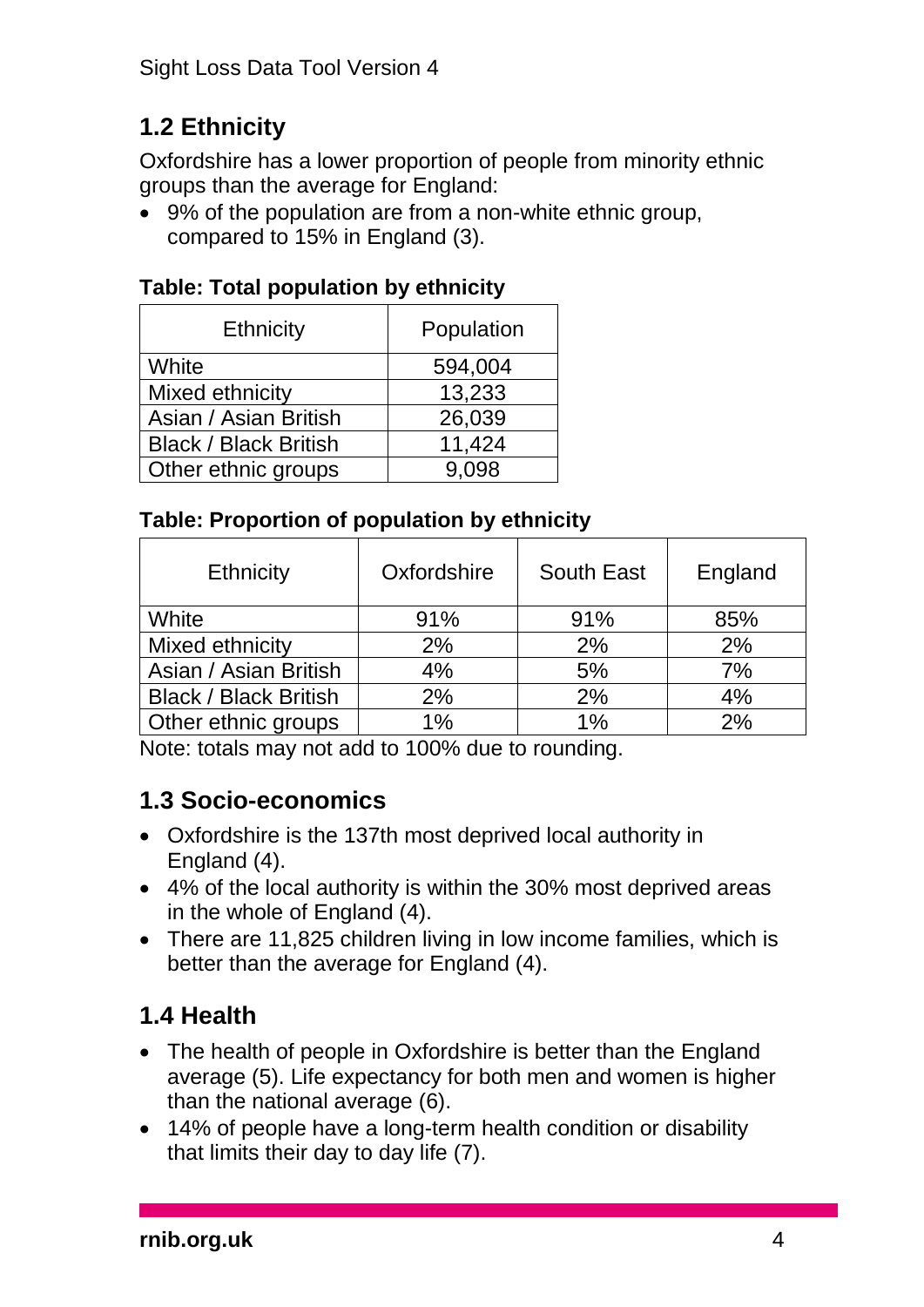- 4% of people describe their health as either 'bad' or 'very bad' (5).
- 12% of people smoke (8).
- 55% of adults are either overweight or obese (9).

#### **1.5 Local labour market**

- The unemployment rate in Oxfordshire is 3.30%, which is lower than the national average (10).
- There is an 28% gap in the employment rate between people with a long-term health condition and the overall population (11).

## **1.6 Districts**

Within Oxfordshire there are 5 districts. The demographics within a county can vary significantly, and we've provided some details in the table below.

| <b>District</b>         | Total<br>population | Proportion<br>from BAME<br>communities | Extent of<br>deprivation |
|-------------------------|---------------------|----------------------------------------|--------------------------|
| Cherwell                | 146,338             | 8%                                     | 3%                       |
| Oxford                  | 161,291             | 22%                                    | 11%                      |
| South Oxfordshire       | 138,128             | 4%                                     | $0\%$                    |
| Vale of White Horse     | 128,738             | 5%                                     | $1\%$                    |
| <b>West Oxfordshire</b> | 108,674             | 3%                                     | 0%                       |

#### **Table: Demographics by district**

## <span id="page-4-0"></span>**2. Adults living with sight loss**

### **2.1 UK overview**

More than two million people are estimated to be living with sight loss in the UK today (12). This sight loss is severe enough to have a significant impact on their daily lives. This figure includes:

- people who are registered blind or partially sighted:
- people whose vision is better than the levels that qualify for registration, but that still has a significant impact on their daily life (for example, not being able to drive);
- people who are awaiting or having treatment such as eye injections or surgery that may improve their sight;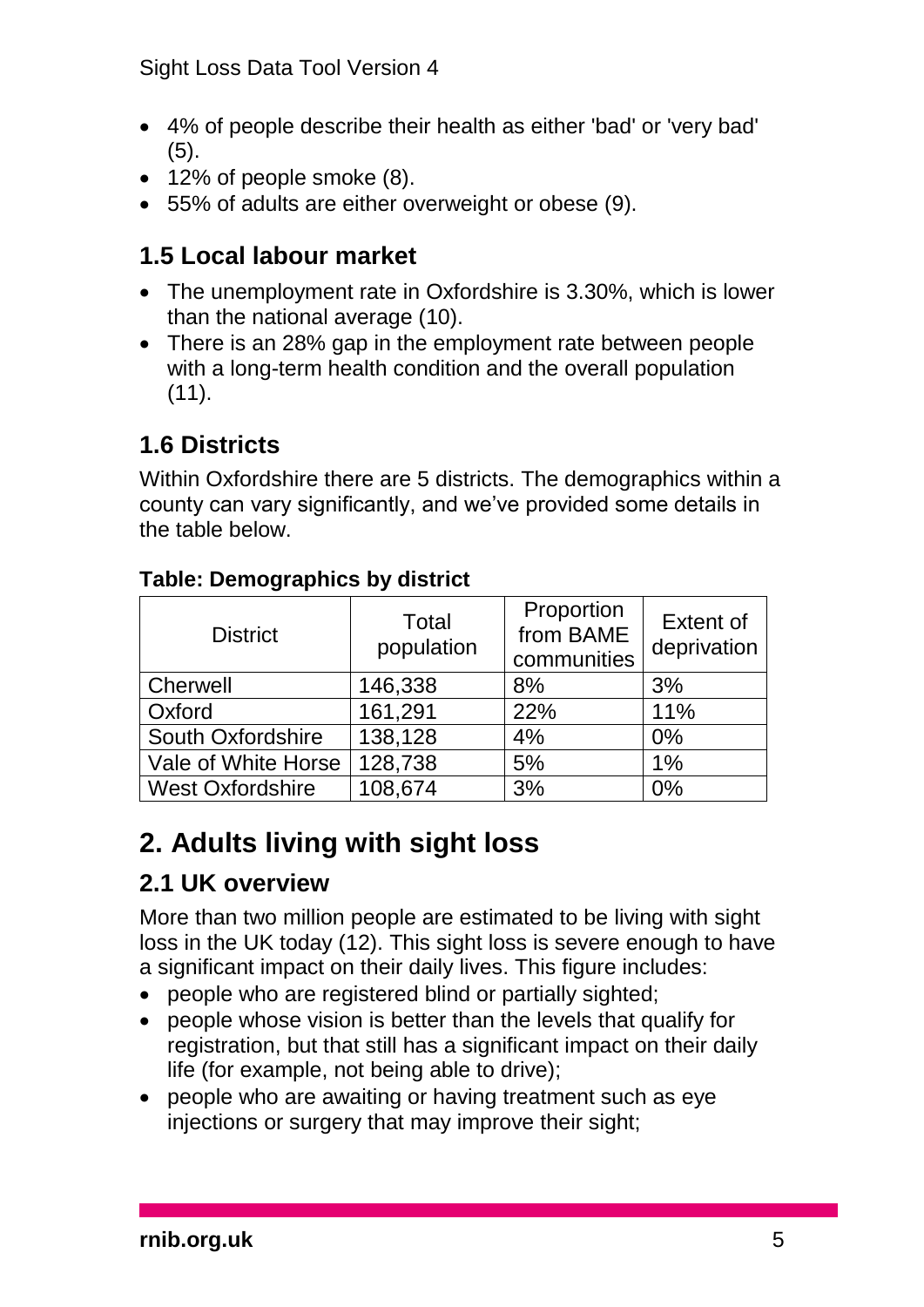• people whose sight loss could be improved by wearing correctly prescribed glasses or contact lenses.

The main causes of sight loss are:

- Uncorrected refracted error 39 per cent
- AMD 23 per cent
- Cataract 19 per cent
- Glaucoma 7 per cent
- Diabetic eye disease 5 per cent

#### **2.2 Oxfordshire**

In Oxfordshire, there are an estimated 21,900 people living with sight loss (12). This includes around:

- 18,970 people living with partial sight.
- 2,910 people living with blindness.

Note: these figures include people whose vision is better than the levels that qualify for registration, but that still has a significant impact on their daily life (for example, not being able to drive).

The estimated prevalence of sight loss is higher in Oxfordshire compared to the average for England, with 3.20% of the population living with sight loss, compared to 3.10% nationally (12). This estimate is based on age and gender. Higher proportions of BAME communities, the number of people in low income households and access to healthcare services could all potentially impact on the prevalence of sight loss in the local area.

#### **Age profile**

In terms of the age profile of the people living with sight loss in Oxfordshire, we estimate that:

- 4,140 aged 18 to 64 years
- 4,280 aged 65 to 74 years
- 5,900 aged 75 to 84 years
- 7,320 aged 85 years and over

#### **Future projections**

By 2030 there are expected to be 29,000 people in Oxfordshire living with sight loss, an increase of 32% from 2018 (12).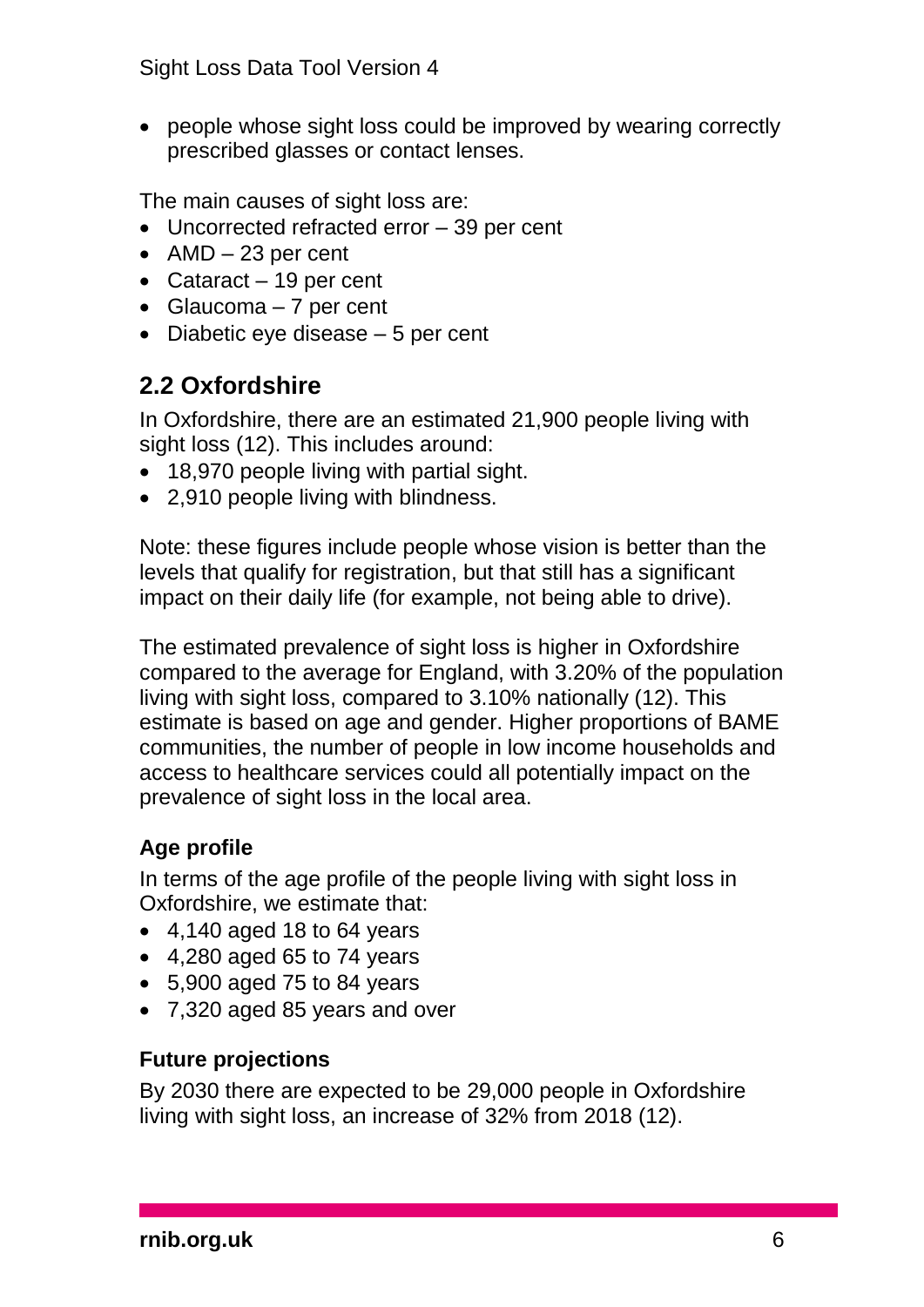| Severity of sight loss | 2018   | 2025   | 2030   |
|------------------------|--------|--------|--------|
| Partial sight          | 18,970 | 22,120 | 25,010 |
| <b>Blindness</b>       | 2,910  | 3,490  | 4,000  |
| <sup>-</sup> otal      | 21,900 | 25,600 | 29,000 |

**Table: Estimated prevalence of sight loss over time, by severity** 

## **2.3 Districts**

These estimates are based on age and gender of each district. As age is a key factor in the likelihood of living with sight loss, the older the population the higher the estimated prevalence of sight loss.

Higher proportions of BAME communities, the number of people in low income households and access to healthcare services could all potentially impact on the prevalence of sight loss in the local area. These estimates do not take these factors into account.

#### **Table: Estimated number and proportion of people living with sight loss by district**

|                          | Number of       | Proportion of the      |
|--------------------------|-----------------|------------------------|
| <b>District</b>          | people living   | population living with |
|                          | with sight loss | sight loss             |
| Cherwell                 | 4,680           | 3.2%                   |
| Oxford                   | 3,590           | 2.3%                   |
| <b>South Oxfordshire</b> | 5,050           | 3.6%                   |
| Vale of White Horse      | 4,620           | 3.5%                   |
| <b>West Oxfordshire</b>  | 4,040           | 3.7%                   |

# <span id="page-6-0"></span>**3. Children and young people**

There are over 25,000 visually impaired children aged 0-16 in the UK, and around 15,000 aged 17 to 25 (13). Around half of these children will have additional disabilities and special educational needs. This figure includes:

- children who are registered blind or partially sighted;
- children who are living with sight loss but who are not registered blind or partially sighted.

In Oxfordshire, there are an estimated: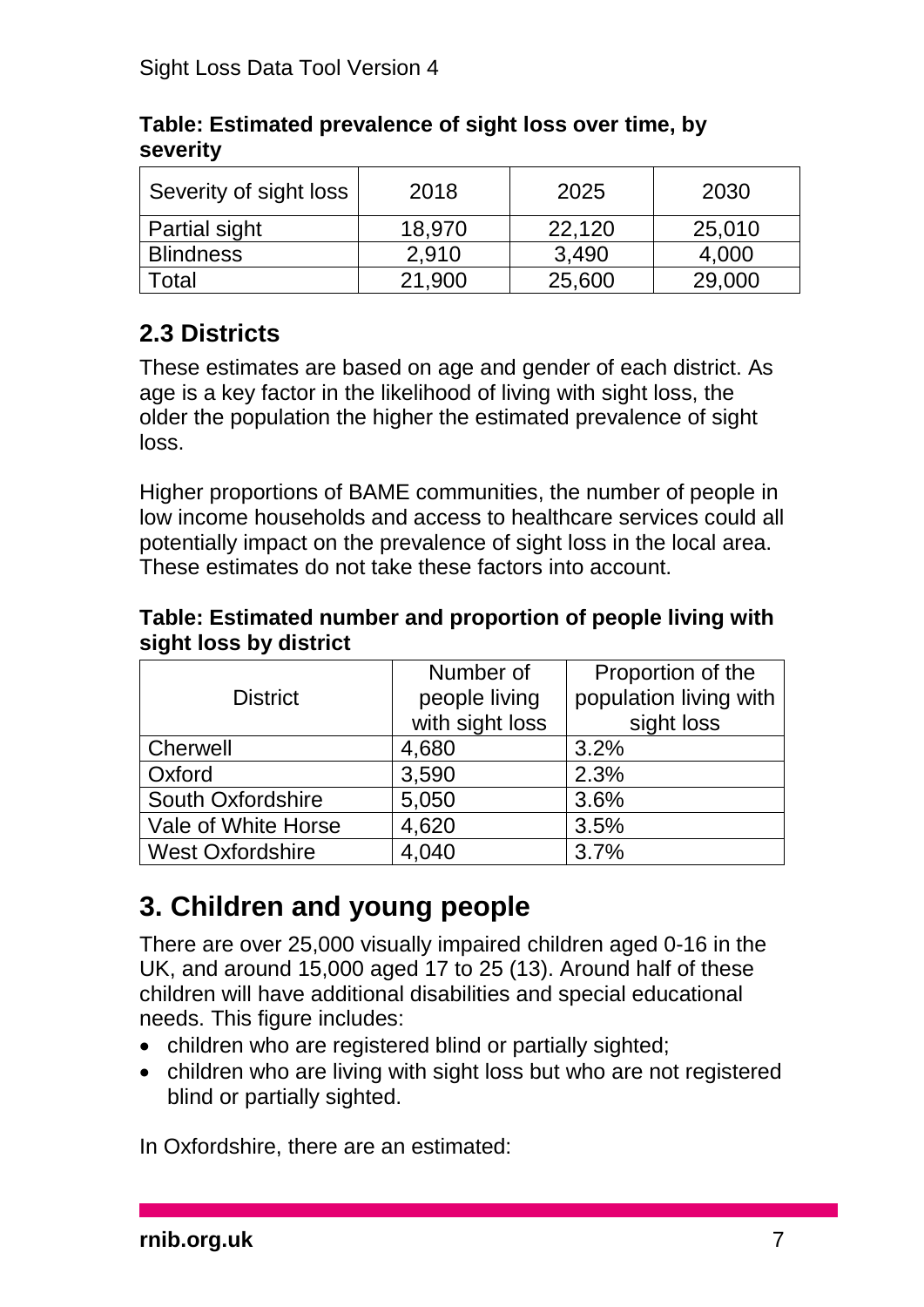- 270 blind and partially sighted children aged 0-16.
- 160 blind and partially sighted young people aged 17-25.

#### **Table: Estimated number of blind and partially sighted children by age group**

| Age group      | <b>Blind</b> | Partially<br>sighted | Total |
|----------------|--------------|----------------------|-------|
| 0 to 16 years  | 70           | 200                  | 270   |
| 17 to 25 years | $+0$         | 12(1)                | 160   |

Note: Based on different childhood prevalence rates, totals may not sum to total number of people living with sight loss.

# <span id="page-7-0"></span>**4. Certification and registration**

A Certificate of Vision Impairment (CVI) certifies a person as either sight impaired (partially sighted) or severely sight impaired (blind). The purpose of the CVI is to provide a formal referral route for someone with sight loss to social care services. Each CVI form is signed by a consultant ophthalmologist in an eye clinic and a copy is sent to the person's local social services department. Upon receipt of the CVI, social services offer registration and other relevant advice and services.

## **4.1 Certification of Vision Impairment (CVI)**

In 2016/17, 201 Certificates of Vision Impairment were issued in Oxfordshire (14).

This was lower than the overall rate for England. In Oxfordshire, 29 CVIs were issued per 100,000 people; compared to 42 per 100,000 people in England (14).

There have been numerous initiatives to support better identification of need and recording of CVI so that people get access to the support they need. A higher rate of certification may indicate a positive response to this work.

#### **Public Health Outcomes Framework**

The Public Health Outcomes Framework gathers information on the rate of CVIs for three of the main causes of preventable sight loss. In Oxfordshire: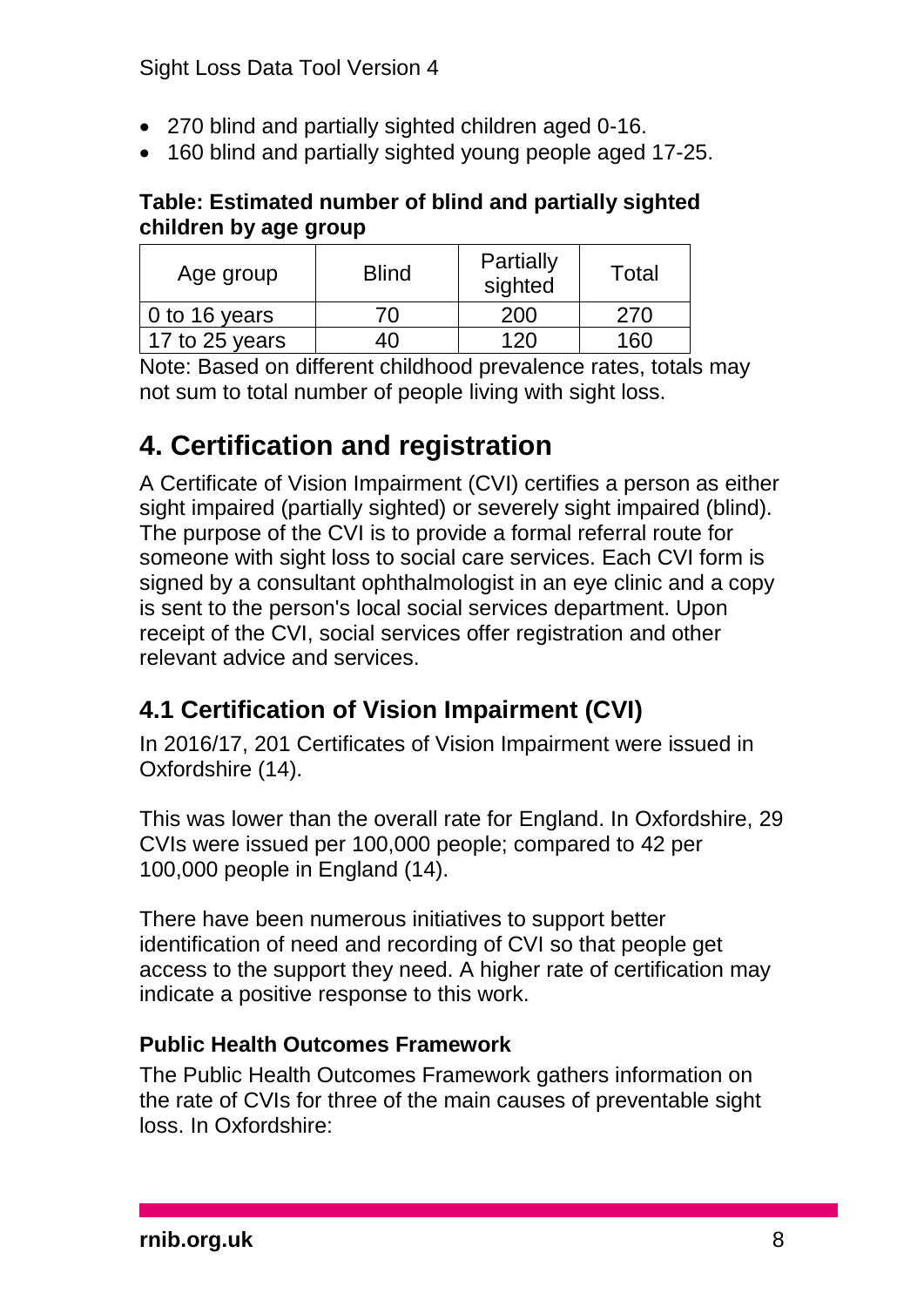- The rate of age related macular degeneration was 84 CVIs per 100,000 people over 65 years.
- The rate of glaucoma was 9 CVIs per 100,000 people over 40 years.
- The rate of diabetic eye disease was 29 CVIs per 100,000 people over 12 years.

#### **Trend**

Since 2012/13, there has been a decrease of -19% in the number of CVIs issued. (15).

### **4.2 Registration**

Upon receipt of a completed CVI form, the social services department offer registration as blind or partially sighted and other relevant advice and support. Registers of blind and partially sighted people are maintained by all local authorities to help them plan and deliver services.

In Oxfordshire, there are 2,360 people registered as blind or partially sighted (16). 47% are registered as blind and 53% are registered as partially sighted.

| Age band | Registered<br>blind | Registered<br>partially slighted | Total       |
|----------|---------------------|----------------------------------|-------------|
| $0 - 17$ | 10                  | 30                               | Less than 5 |
| 18-49    | 180                 | 140                              | 320         |
| 50-64    | 165                 | 115                              | 280         |
| 65-74    | 125                 | 100                              | 225         |
| $75+$    | 815                 | 675                              | 1,490       |
| Гоtal    | 1,300               | 1,060                            | 2,360       |

#### **Table: Registered blind or partially sighted by age band**

#### **Additional disabilities**

1,780 of the people registered as blind or partially sighted in Oxfordshire have also been recorded as having an additional disability by the local authority (16).

#### **New registrations**

In the year 2016/17, there were 160 new registrations of blind and partially sighted people in Oxfordshire (16).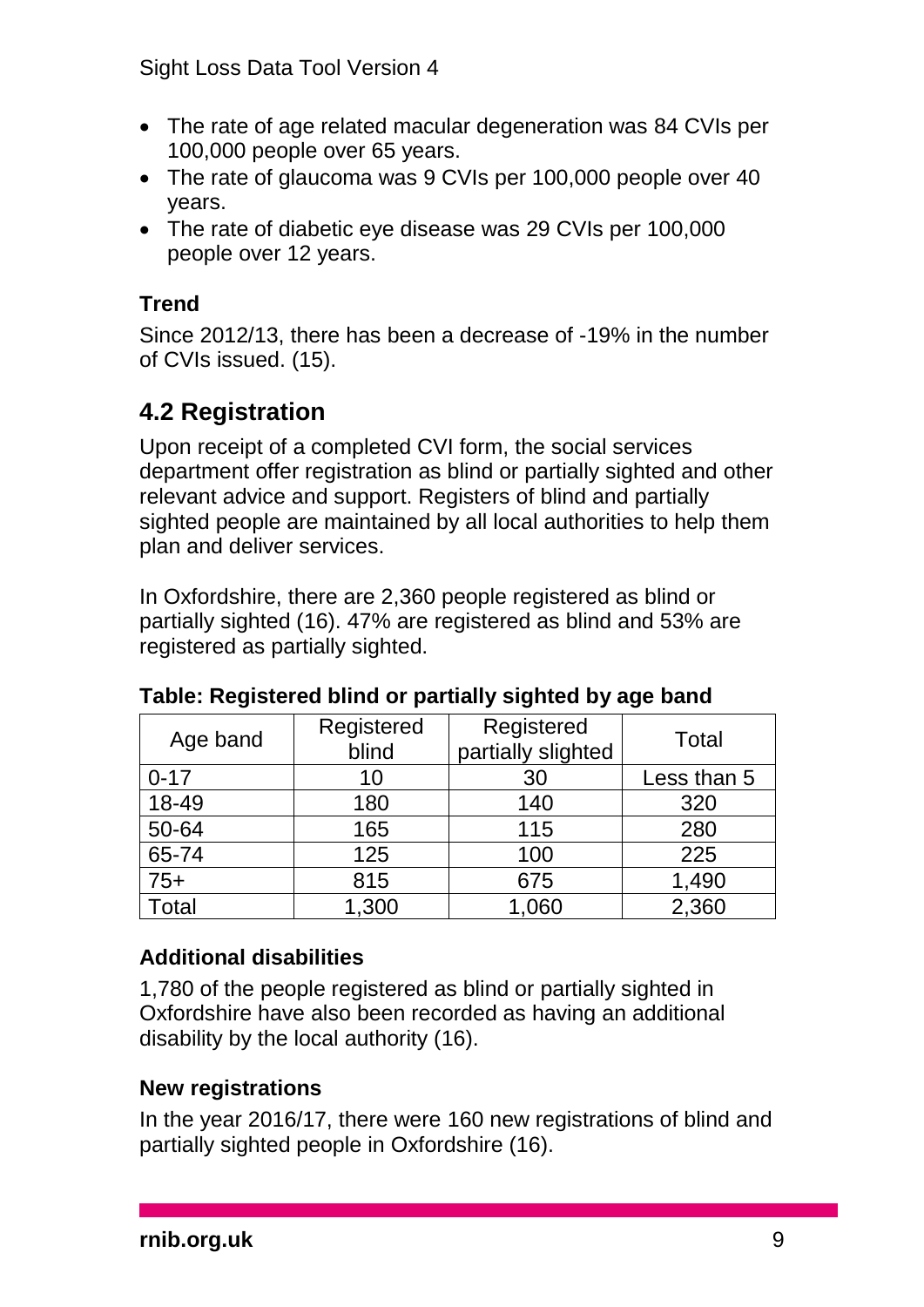This compares to 201 new CVIs. Any difference in these numbers may be due to the time taken from certification to registration, and these processes falling into different calendar years.

#### **Rate of registration**

In Oxfordshire, there are 348 registered blind or partially sighted people per 100,000 population. This is lower than the overall rate for England (17).

#### **Trends**

From 2014 to 2017, there has been a decrease of -24% in the overall number of people registered as blind or partially sighted.

Over the same period, there has been a decrease of -32% in the number of new registrations (18).

# <span id="page-9-0"></span>**5. Eye health**

Health services are crucial for the diagnosis, treatment and monitoring of eye conditions, as well as good for helping people maintain good eye health.

#### **5.1 Health administration**

Oxfordshire's districts span multiple Clinical Commissioning Groups (CCGs).

The authority was formerly part of the Thames Valley Area Team.

### **5.2 NHS sight tests**

In England, free NHS sight tests are available to people who meet certain criteria. For example, people who are aged 60 or over, children aged 15 and under, and people in receipt of certain benefits. Public data on sight tests only records those paid for by the NHS. Privately funded sight tests are not included in this data.

There were 436,231 sight tests in the Thames Valley Area Team in 2016/17 (19). In terms of the groups eligible for NHS sight tests:

- 200,311 sight tests were taken by people aged 60 years and over;
- 101,563 sight tests were taken by children aged 0-15;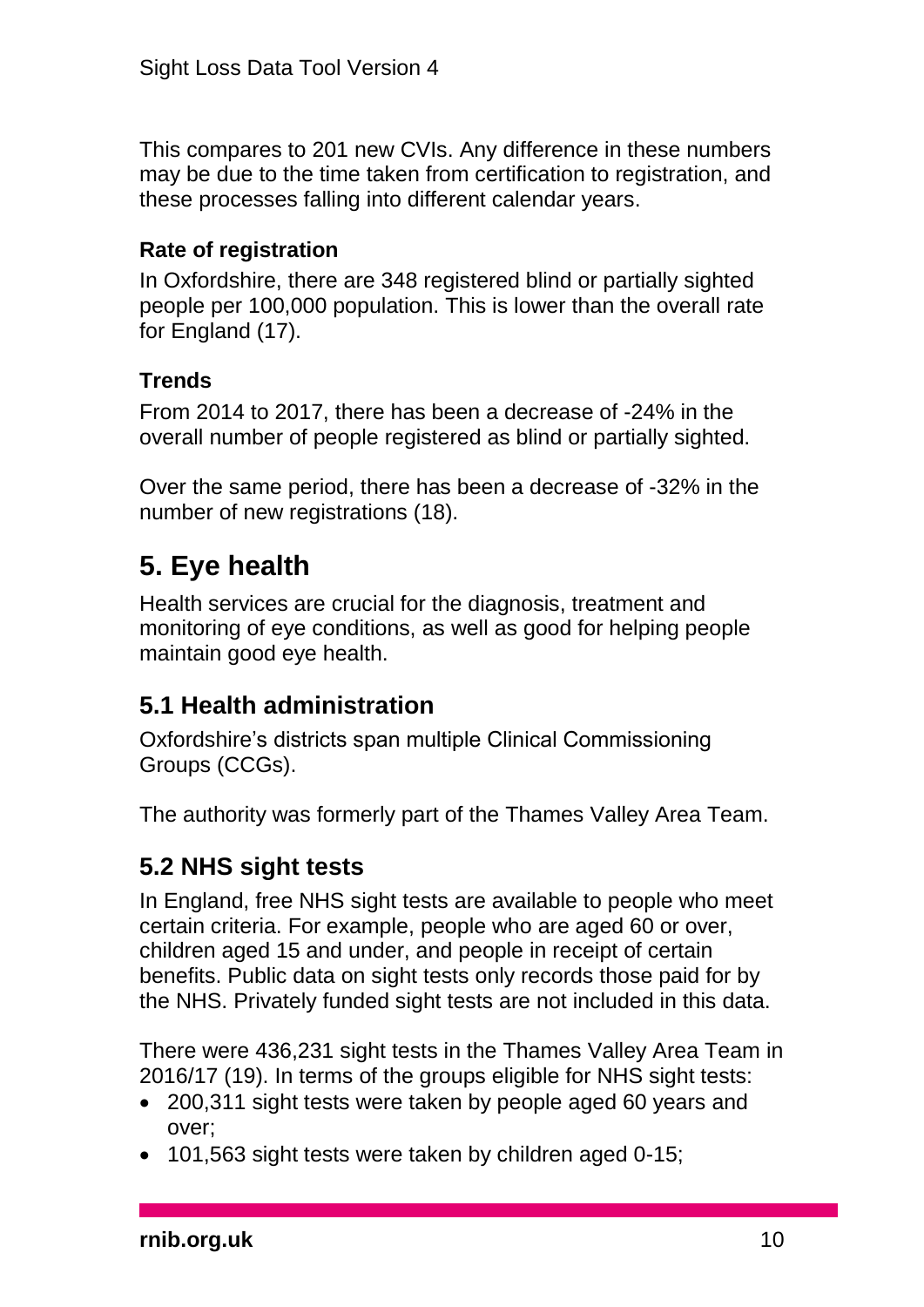- 19,908 sight tests were taken by students aged 16-18;
- 38,595 sight tests were taken by benefit claimants.

### **5.3 Outpatient appointments**

When diagnosed with an eye condition, patients attend a hospital appointment with an ophthalmology specialist. The outpatient appointment data below includes all ophthalmology appointments however only a small proportion of these will involve patients diagnosed with serious sight loss.

There were 251,955 ophthalmology outpatient appointments in the Thames Valley Area Team in 2016/17 (20).

## **5.4 Inpatient procedures**

Some eye conditions, such as cataract, require a patient to have a surgical procedure.

There were 19,533 ophthalmology inpatient procedures (also known as finished consultant episodes) in the Thames Valley Area Team in 2016/17 (21).

# <span id="page-10-0"></span>**6. Services and support**

Blind and partially sighted people may require services and support to help them remain independent. This section provides a summary of some key services.

The Sightline Directory provides more information on services aimed at helping blind and partially sighted in Oxfordshire. Please visit [www.sightlinedirectory.org.uk](http://www.sightlinedirectory.org.uk/) for more details.

## **6.1 Eye Clinic Liaison Officers**

Eye Clinic Liaison Officers or ECLOs, providing a sight loss advice service, are based within eye clinics or hospitals. They play an important role in helping patients recently diagnosed with an eye condition or who are experiences changes in their eye sight to understand the impact of their diagnosis and provide patients with emotional and practical support.

ECLO support is not available in every NHS Trust or Health Board. RNIB has collected information about where support is available.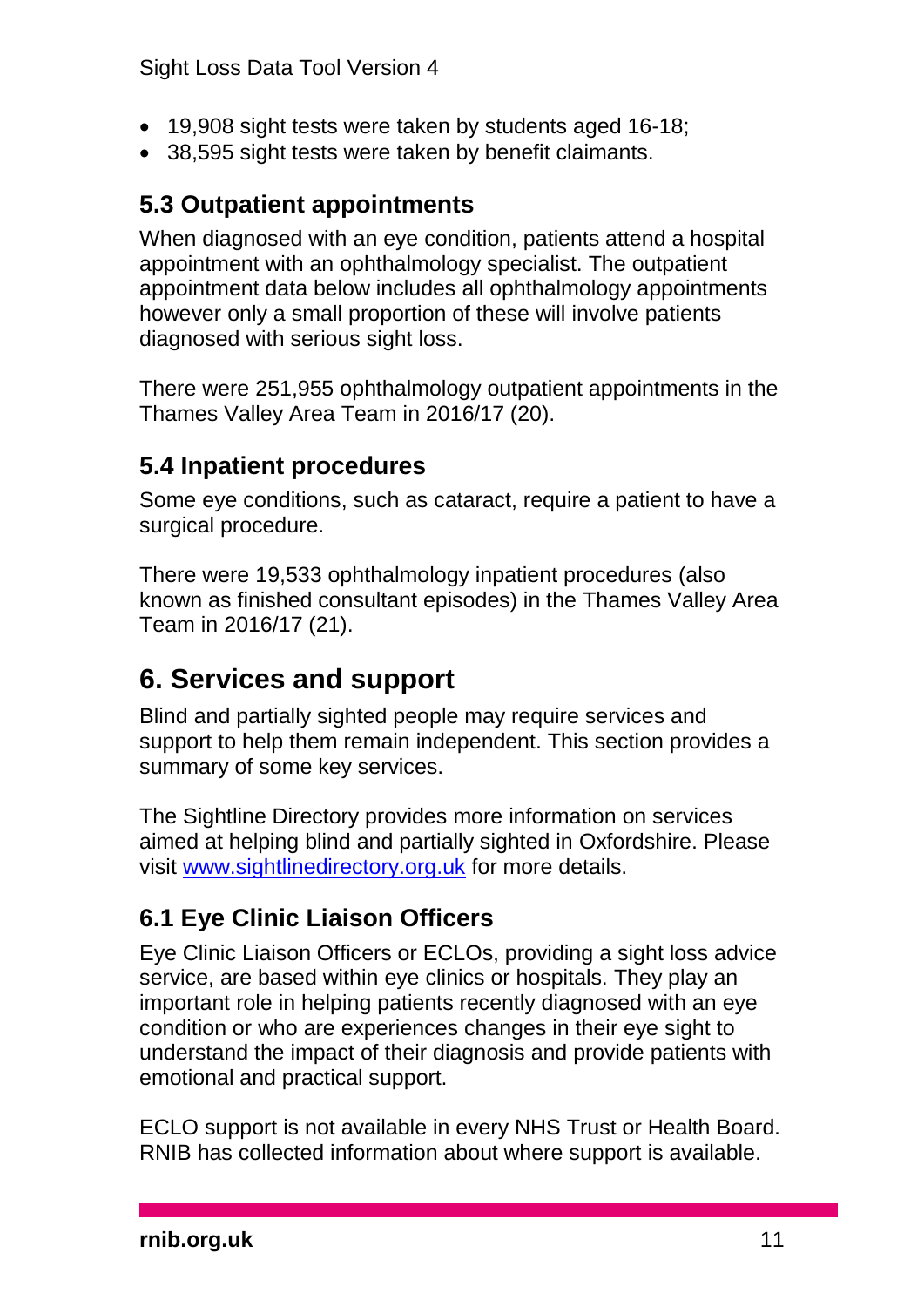This only includes qualified ECLOs, trained by RNIB, and there may be other support services available locally.

In the Thames Valley Area Team, 3 NHS Trusts had access to an Eye Clinic Liaison Officer out of a total of 3 Trusts (based on the busiest 150 trusts in England by ophthalmic appointments) (22).

|                                              | <b>Ophthalmic</b>         |                     |
|----------------------------------------------|---------------------------|---------------------|
|                                              | outpatient                | <b>RNIB-trained</b> |
|                                              | appointments   ECLOs (Dec |                     |
| <b>Thames Valley Area Team</b>               | 2016/17                   | 2017                |
| <b>Buckinghamshire Healthcare NHS Trust</b>  | 60,288                    | Yes                 |
| <b>Oxford University Hospitals NHS Trust</b> | 79,603                    | Yes                 |
| <b>Royal Berkshire NHS Foundation Trust</b>  | 112,064                   | Yes                 |

**Table: Availability of ECLO support by NHS Trust**

### **6.2 Vision rehabilitation**

Rehabilitation is the structured support put in place by a local authority (or commissioned agency) to maximise independence and quality of life for people with sight loss, as required by the Care Act 2014.

The mapping data we currently hold on the vision rehabilitation offer in local authorities is out of date. When this information is updated, we will include it in a future update to the Sight Loss Data Tool.

For further information please see the "Demonstrating the impact and value of vision rehabilitation", which is available at [www.rnib.org.uk/research.](http://www.rnib.org.uk/research)

## **6.3 Benefits**

- In Oxfordshire, there were 502 blind and partially sighted people claiming either Personal Independence Payment (PIP) or Disabled Living Allowance (DLA) (23).
- At the end of the 2017, there were still 47.50% of working age DLA claimants waiting to be moved on to PIP (23).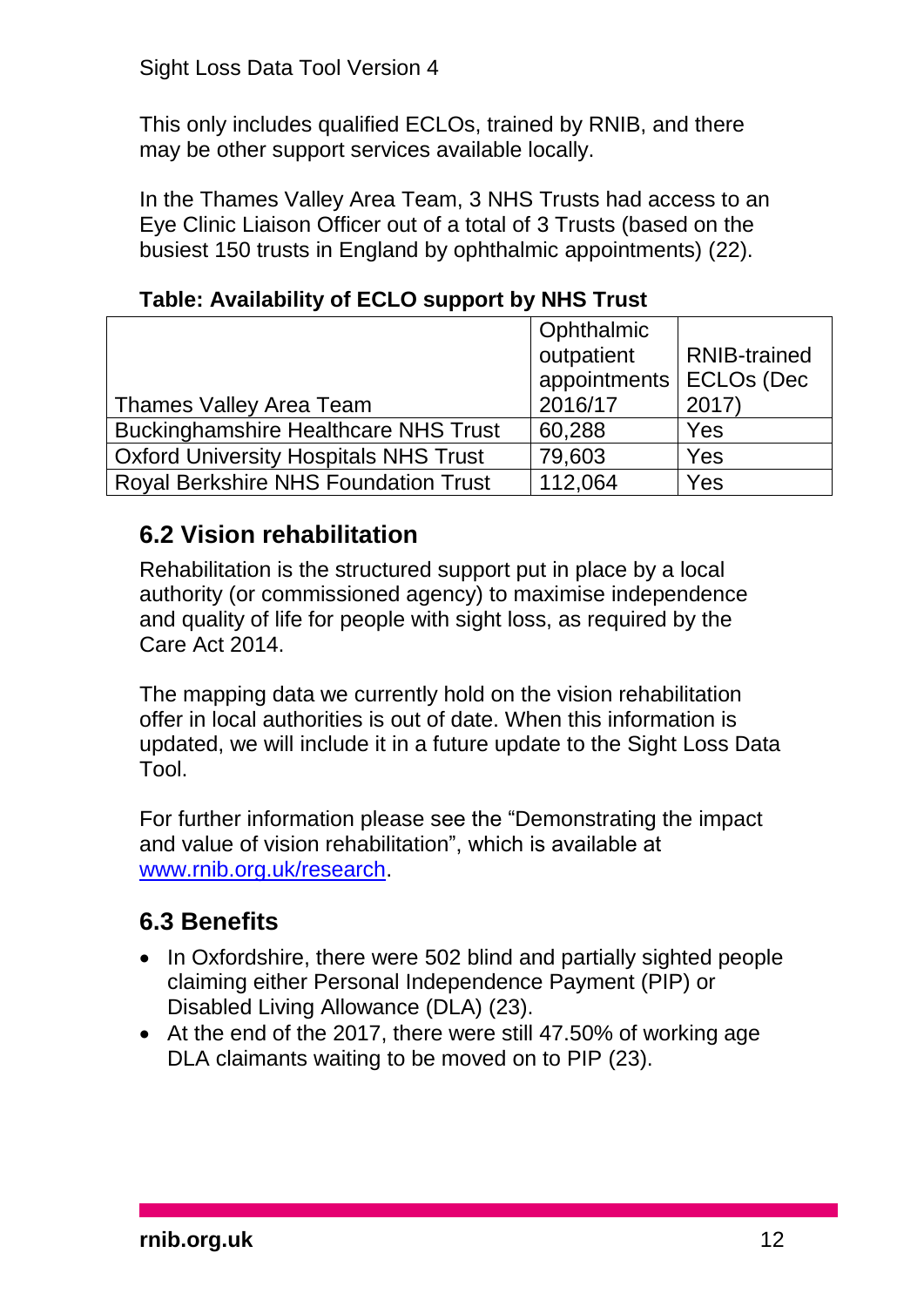## **6.4 Transport**

Blue badges are parking badges for disabled people. Local authorities issue them to individuals and organisations concerned with the care of disabled people. Upon issue, a Blue Badge is valid for a period of three years. People who are registered as blind are automatically entitled to a blue badge if they register for one (i.e. there will be no further assessment of need).

In Oxfordshire, 217 blue badges were issued to people with sight loss in 2015/16. 582 blue badges were held by people registered blind in 2016, which represents 35% of people who are registered blind (24).

## **6.5 Education**

In Oxfordshire, there are 91 pupils with a statement of special educational needs (SEN) or education, health and care (EHC) plans with vision impairment as their primary support need (25). Of these pupils:

- 59 are in primary school
- 29 are in secondary school
- 3 are in special schools

# <span id="page-12-0"></span>**7. Cost of sight loss**

RNIB has worked with Deloitte Access Economics to produce detailed analysis of the economic cost of sight loss in the UK. Based on the proportion of people living with sight loss in each area, we can estimate these costs for each local authority.

There are different costs related to eye health and sight loss:

- Direct costs of providing health and social care services.
- The indirect costs of informal care or lower employment.
- Economic impact of the reduction in the quality and length of life.

#### **Direct costs**

In Oxfordshire, the direct cost of sight loss is estimated to be £30,600,000 each year (27).

The main elements of this costs are hospital treatments, sight tests, prescriptions and social care. This is different to the NHS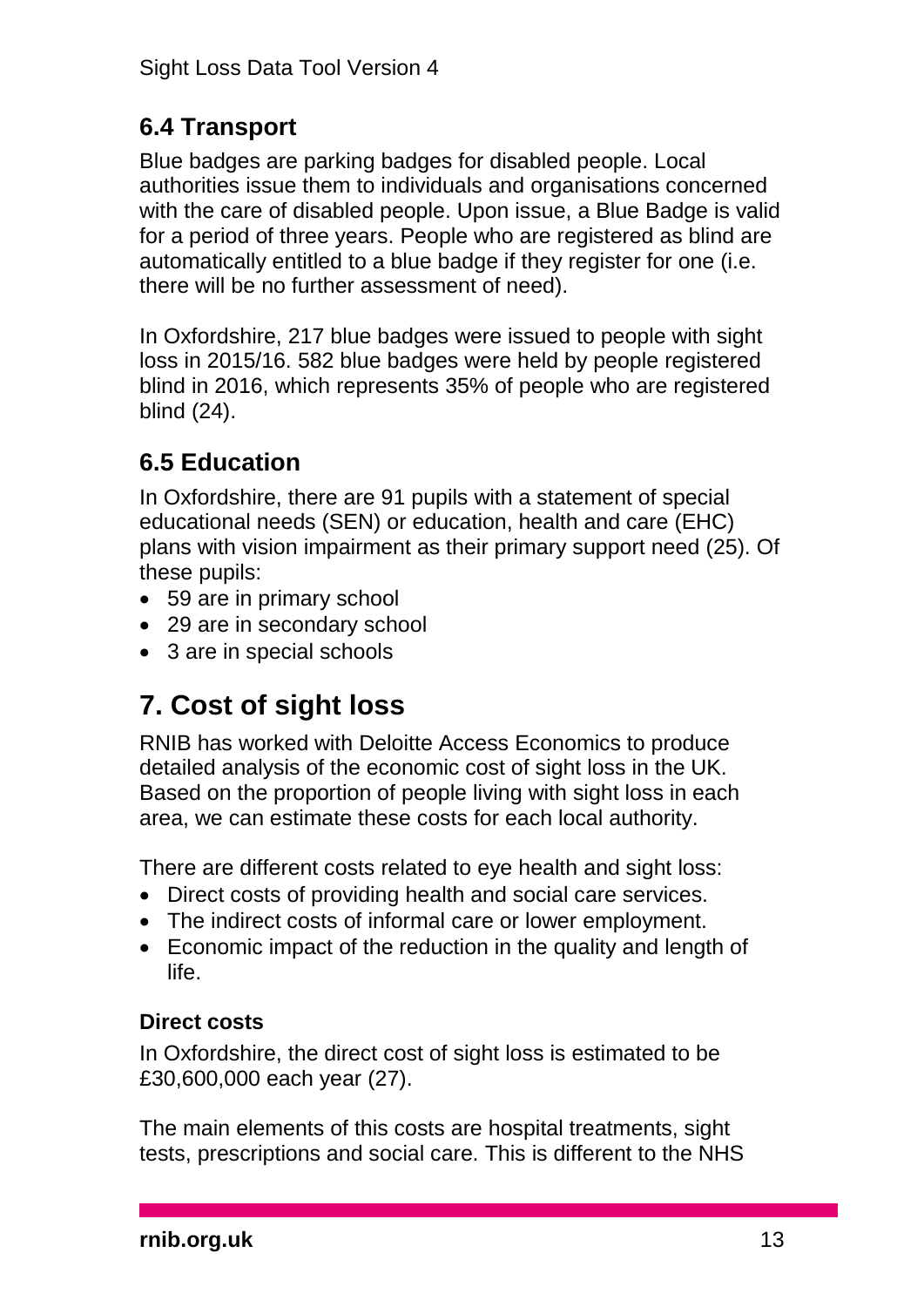programme budget costs as it includes estimated expenditure on things not provided or counted by the CCG.

#### **Indirect costs**

In Oxfordshire, the indirect cost of sight loss is estimated to be £57,700,000 each year (27). The main elements of this cost are:

- unpaid care provided by family and friends;
- lower employment rate for blind and partially sighted people;
- devices/modifications.

#### **Wider economic impact**

The estimated wider economic impact of cost of sight loss is estimated to be around £203,000,000 (27). This includes the costs associated with the reduction in the quality and length of life.

## <span id="page-13-0"></span>**8. Sight threatening eye conditions**

The figures presented in this section highlight estimates for all people living with certain eye conditions. This includes people who have experienced sight loss as a result of these eye conditions, people who have been diagnosed but have not experienced any sight loss yet, and also those people who are undiagnosed.

### **8.1 Age-related macular degeneration (AMD)**

This condition commonly affects people over the age of 50 and is the leading cause of blindness.

There are two main types of AMD:

- Wet AMD can develop quickly affecting central vision in a short period of time. Early identification and treatment of wet AMD is vital. Treatment can halt the further development of scarring but lost sight cannot be restored.
- Dry AMD can develop slowly and take a long time to progress There is currently no treatment for dry AMD. People with early and moderate stages of dry AMD are not eligible for registration, but it does have an impact upon daily life, for example a person may have to stop driving.

In Oxfordshire, we estimate that (28):

- 28,600 people are living with the early stages of AMD;
- 2,180 are living with late stage dry AMD;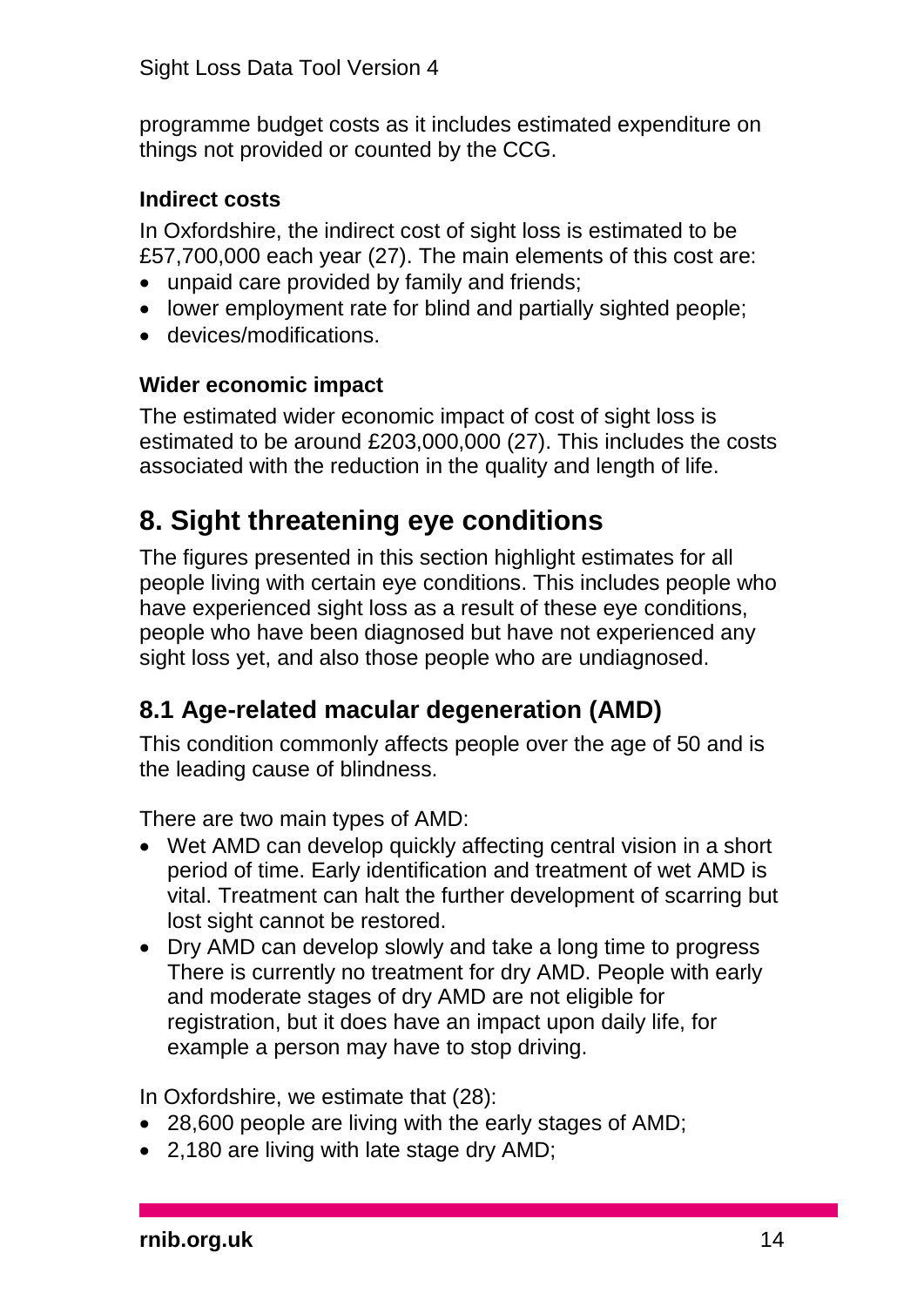- 4,510 are living with late stage wet AMD.
- 6,360 combined late stage AMD.

#### **Future projection**

Between 2018 and 2030 there is estimated to be an increase of 40% in the number of people living with late stage AMD in Oxfordshire (28).

### **8.2 Cataract**

Cataract is a common eye condition that is prevalent in older people. The lens becomes less transparent and turns misty or cloudy. Cataracts over time can get worse and impact upon vision. A straightforward operation replaces the lens with an artificial one. Numerous studies have demonstrated the cost benefits of cataracts surgery in improving life quality and reducing the number of falls

In Oxfordshire, we estimate that 7,080 people are living with cataract (28).

#### **Future projection**

Between 2018 and 2030 there is estimated to be an increase of 38% in the number of people living with cataract in Oxfordshire (28).

#### **8.3 Glaucoma**

This is a group of eye conditions in which the optic nerve can be damaged due to changes in eye pressure. Damage to sight can usually be minimised by early diagnosis in conjunction with careful regular observation and treatment. Many glaucoma patients will attend regular appointments and take eve drops for the rest of their lives to prevent deterioration of vision. Some forms of glaucoma can be treated with laser surgery and surgery.

In Oxfordshire, we estimate that 13,700 people are living with ocular hypertension. A further 6,960 people are living with glaucoma (28).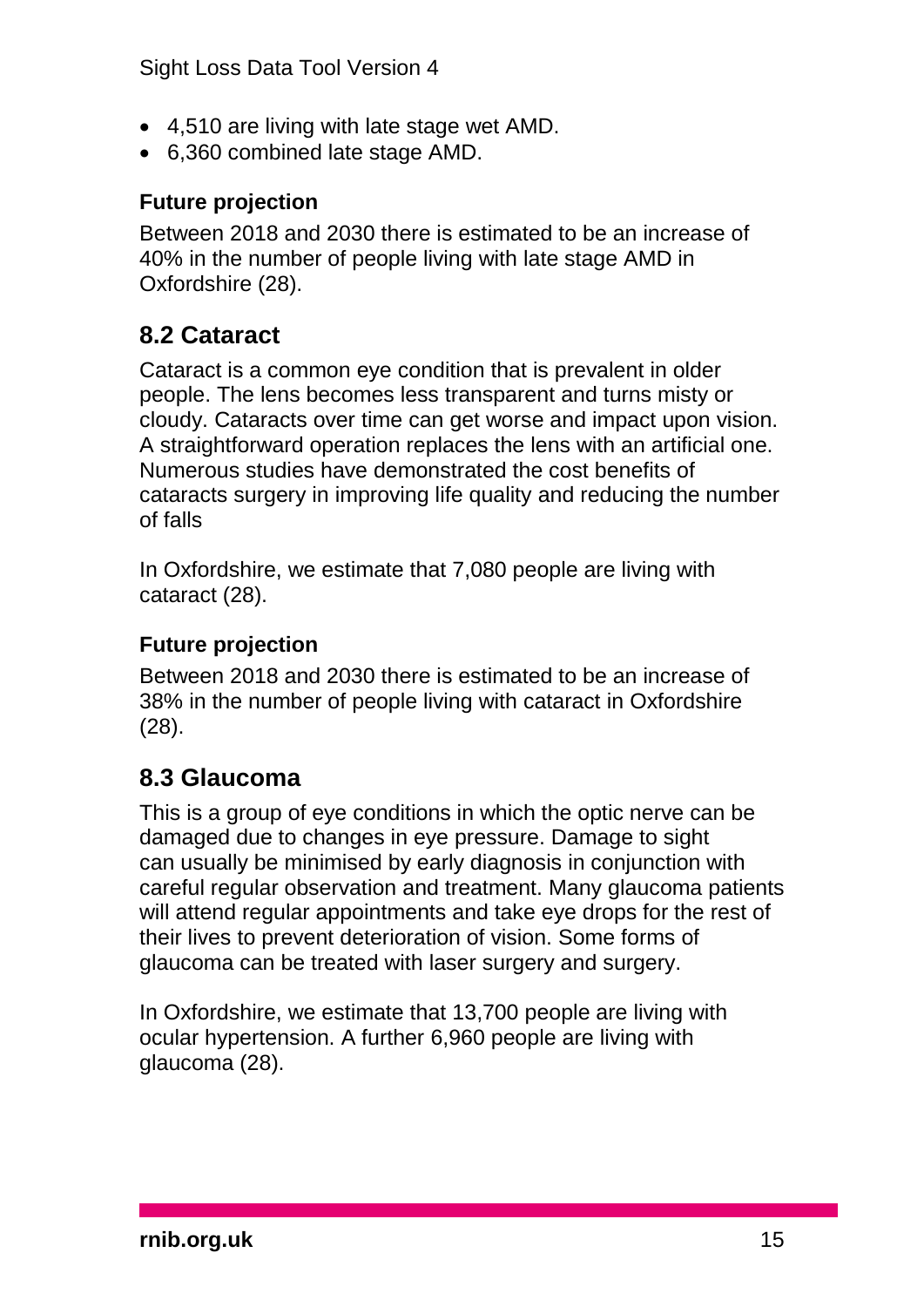#### **Future projection**

Between 2018 and 2030 there is estimated to be an increase of 27% in the number of people living with glaucoma in Oxfordshire (28).

#### **8.4 Diabetic eye disease**

People with diabetes are at risk of diabetic eye disease, which can affect the blood vessels in the eye. This can lead to permanent sight loss. Screening and early diagnosis with appropriate intervention is essential.

In Oxfordshire, we estimate that:

- 42,900 adults have diagnosed diabetes (29).
- 13,500 people are living with diabetic retinopathy (30).
- Of these, 1,240 have severe diabetic retinopathy, a later stage of the disease that is likely to result in significant and potentially certifiable sight loss (30).

#### **Future projection**

Between 2018 and 2030 there is estimated to be an increase of 4% in the number of people living with diabetic retinopathy in Oxfordshire (30).

### **8.5 Trends**

These trends assume that the underlying prevalence of these eye conditions stays the same until 2030. The changes are due to demographics – as the population ages, more people will be living with eye conditions and sight loss.

|                             | 2018   | 2025   | 2030   |
|-----------------------------|--------|--------|--------|
| Early stage AMD             | 28,600 | 33,100 | 36,400 |
| Late stage dry AMD          | 2,180  | 2,650  | 3,040  |
| Late stage wet AMD          | 4,510  | 5,460  | 6,350  |
| <b>Total late state AMD</b> | 6,360  | 7,690  | 8,920  |
| Cataract                    | 7,080  | 8,480  | 9,800  |

#### **Table: Estimated number of people living with sight threatening eye conditions in Oxfordshire, from 2018 to 2030**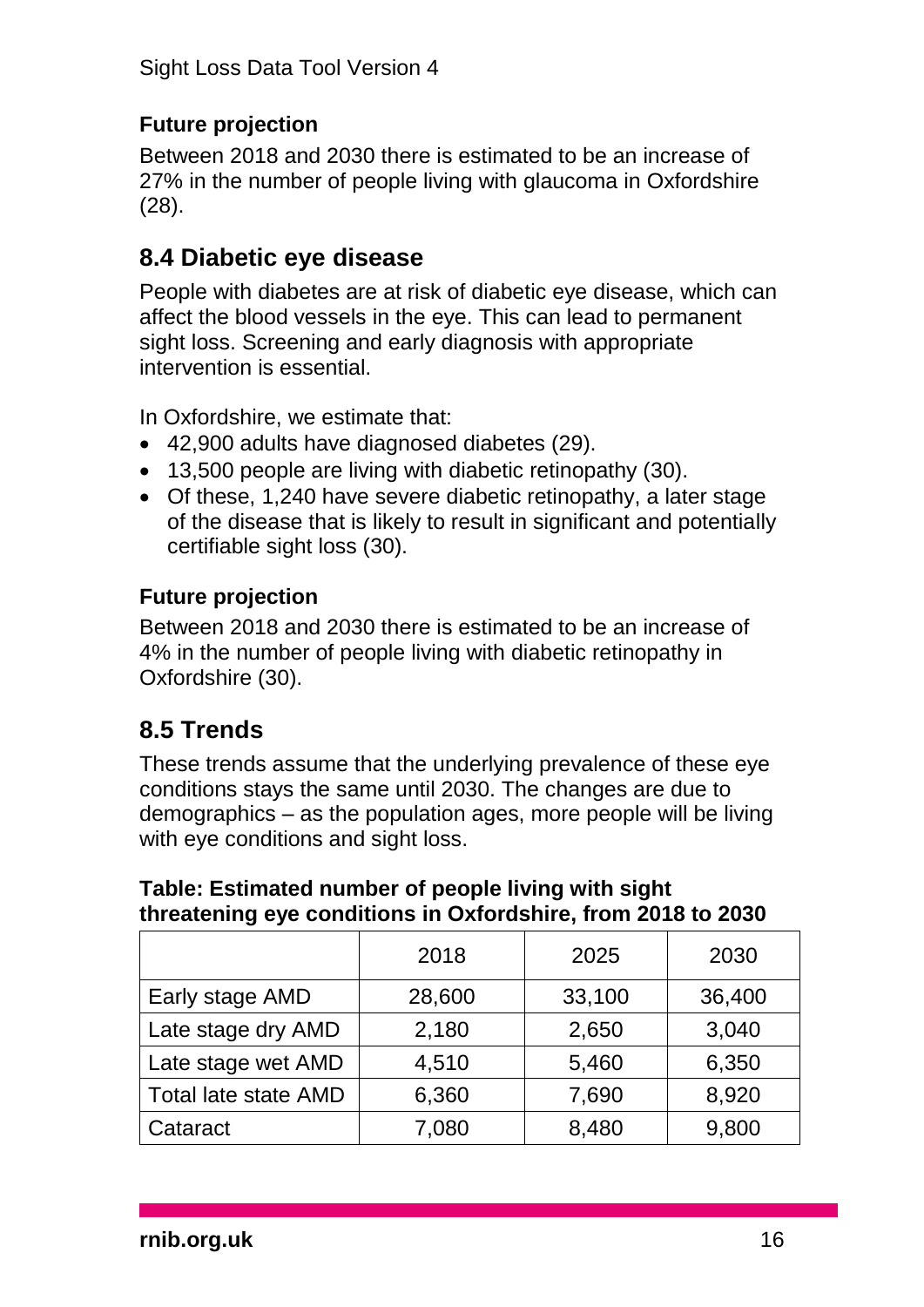| Ocular hypertension  | 13,700 | 14,300         | 14,600 |
|----------------------|--------|----------------|--------|
| Glaucoma             | 6,960  | 1,940<br>8,840 |        |
| <b>Diabetes</b>      | 42,900 | 45,500         | 47,500 |
| Diabetic retinopathy | 13,500 | 13,700         | 14,000 |
| Severe retinopathy   | 1,240  | 1,270          | 1,290  |

## **8.6 Districts**

These estimates are based on age and gender of each district. Higher proportions of BAME communities, the number of people in low income households and access to healthcare services could all potentially impact on the prevalence of sight loss in the local area. These estimates do not take these factors into account.

**Table: Estimated number living with sight threatening eye conditions by district, 2018**

| <b>District</b>         | <b>Total late</b><br>stage AMD | Cataract | Glaucoma | <b>Diabetic</b><br>retinopathy |
|-------------------------|--------------------------------|----------|----------|--------------------------------|
| Cherwell                | 1,350                          | 1,510    | 1,510    | 2,920                          |
| Oxford                  | 990                            | 1,080    | 1,100    | 3,020                          |
| South Oxfordshire       | 1,500                          | 1,670    | 1,620    | 2,780                          |
| Vale of White           | 1,360                          | 1,510    | 1,460    | 2,580                          |
| Horse                   |                                |          |          |                                |
| <b>West Oxfordshire</b> | 1,190                          | 1,330    | 1,280    | 2,190                          |

# <span id="page-16-0"></span>**9. Additional health problems and disabilities**

Many blind and partially sighted people are also living with other health problems or disabilities. Sight loss is linked to age, and as we get older we are more likely to be living with many health conditions at the same time.

## **9.1 Stroke**

Around 60% of people who experience strokes will also experience some form of visual impairment immediately after their stroke. There are national guidelines recommending specialist vision assessment for stroke survivors who have a suspected visual problem.

In Oxfordshire, 3,250 people have a long-standing health condition after experiencing a stroke (31).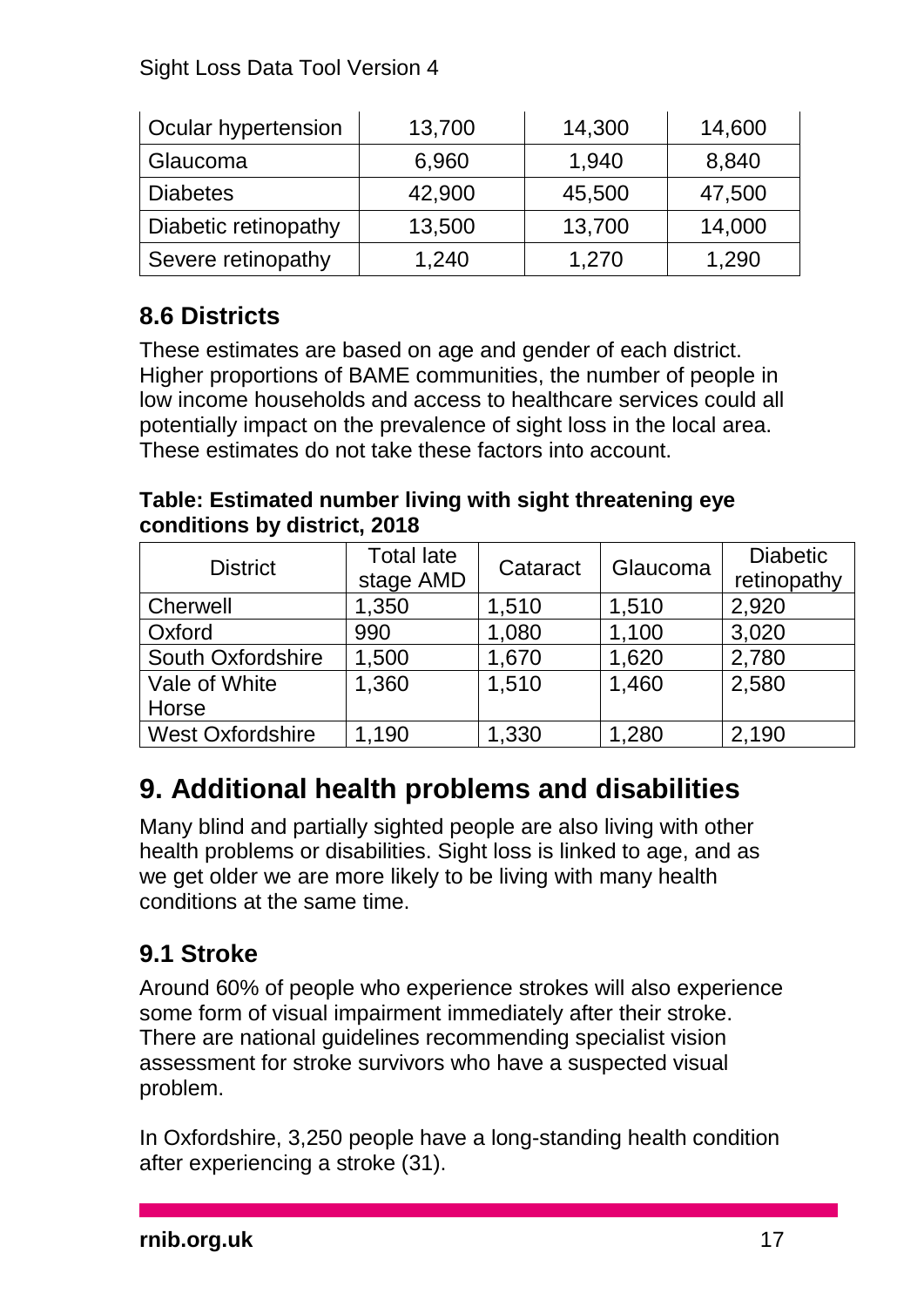## **9.2 Dementia**

Up to 850,000 people in the UK have some form of dementia. Prevalence of sight loss is higher among people with dementia, especially those living in care homes.

In Oxfordshire, we estimate that 8,970 people are living with dementia (32). Within this group, we estimate that 1,460 people have dementia and significant sight loss (33).

## **9.3 Learning disabilities**

People with learning disabilities are 10 times more likely to experience sight loss than the general population

In Oxfordshire, we estimate that 810 adults have a learning disability and partial sight. A further 230 adults have a learning disability and blindness (34).

## **9.4 Hearing impairment**

In Oxfordshire, we estimate that 69,100 people have a moderate or severe hearing impairment, and 1,560 people have a profound hearing impairment (35).

### **9.5 Dual sensory loss**

An estimated 4,240 people are living with some degree of dual sensory loss in Oxfordshire (36). Of these people, it is estimated that 1,670 are living with severe dual sensory loss (36).

The register of blind and partially sighted people also records hearing impairment. In Oxfordshire, 355 people registered blind and partially sighted are also deaf or hard of hearing (37).

## **9.6 Falls**

Falls are more common, and are more likely to have serious outcomes, amongst older people. In some cases, falls can lead to serious medical problems and a range of adverse outcomes for health and wellbeing.

In Oxfordshire, it is estimated that: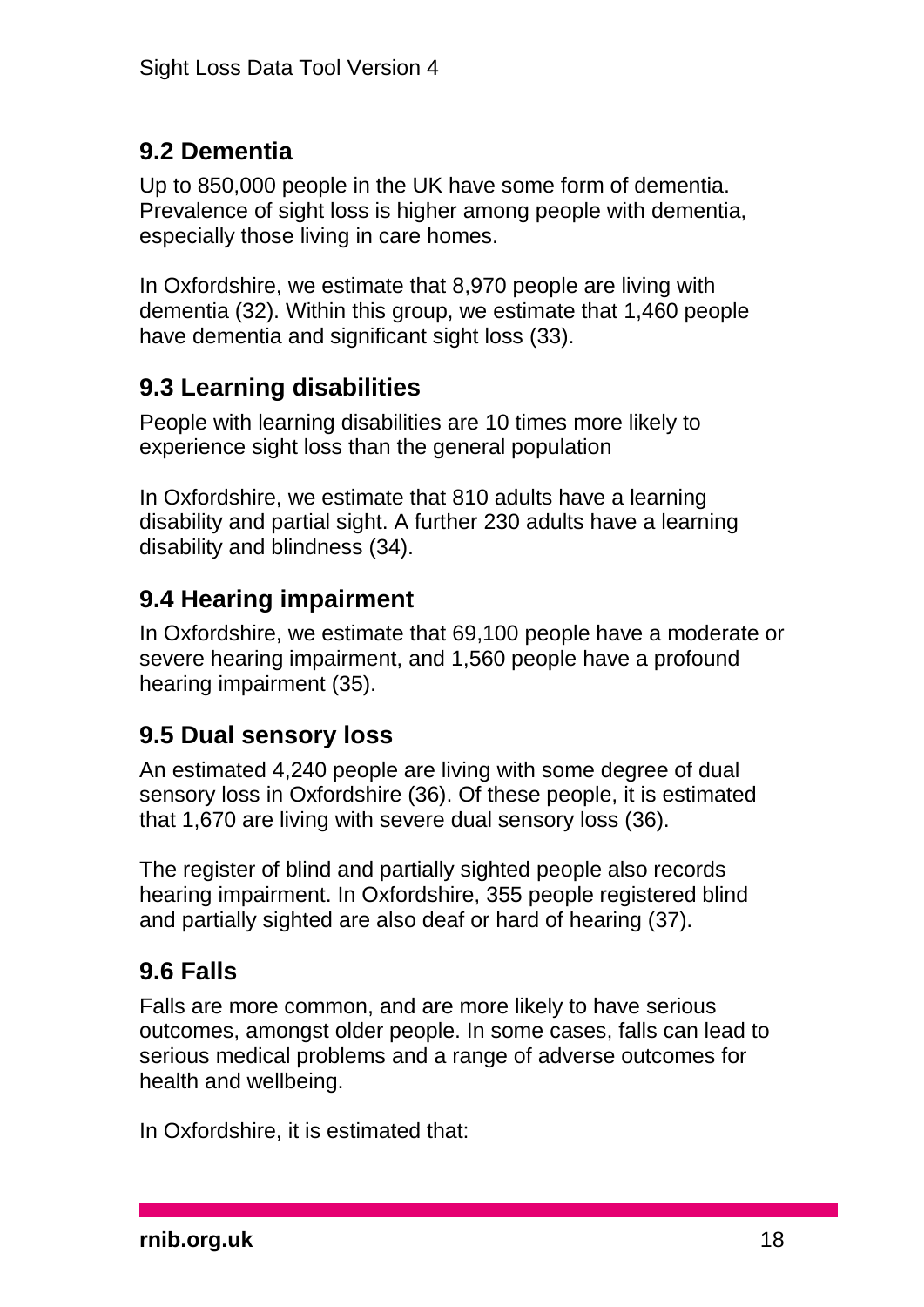- 2,690 people with sight loss aged over 65 experience a fall per year (38).
- Of these falls, 1,270 are directly attributable to sight loss (38).
- 210 people aged over 65 with sight loss experience a severe fall per year (here, a severe fall is defined as a fall that results in hospital admission through A&E) (38).
- Of these severe falls, 100 are directly attributable to sight loss (38).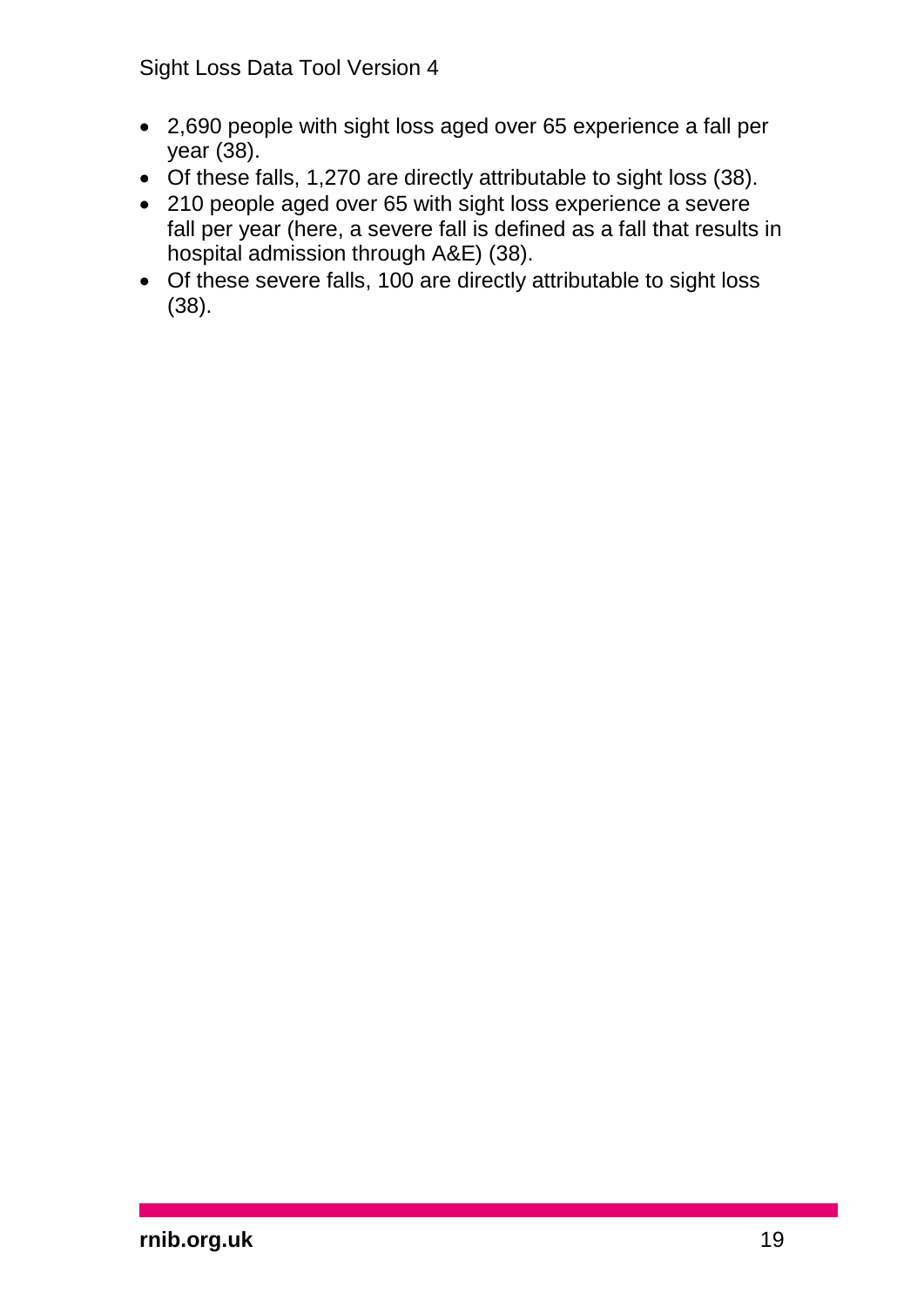# <span id="page-19-0"></span>**Additional resources**

## **RNIB Research and Knowledge Hub**

Information on the latest research news and reports published by RNIB, as well as guides to impact measurement, blogs and other resources.

These resources can be accessed on the RNIB website: [www.rnib.org.uk/research.](http://www.rnib.org.uk/research)

## **State of the Nation: Eye Health 2017**

A summary report that provides the latest evidence on eye health across the UK. It supports strategic thinking to transform eye health and take steps to stop people losing their sight unnecessarily.

## **My Voice**

Research into the views and experiences of over 1,200 registered blind and partially sighted people in the UK. My Voice covers a range of different topics, such as employment, transport and access to information and services. It is a key source in helping us understand the circumstances of blind and partially sighted people.

## **Sight Loss Data Tool**

Sight Loss Data Tool is the UK's biggest collection of eye health data. The Excel based tool shows users all of the local figures relating to sight loss and eye health to use as evidence in campaigns, fundraising and service development.

#### **Evidence-based reviews**

RNIB's Evidence-based reviews look in detail at the experiences of blind and partially sighted people in different age groups. They include a profile of the group, the policies that govern and impact upon their lives, and a commentary on what the evidence tells us. We publish reviews focusing on children and young people, people of working age and older people.

For further information or queries, please contact us at [stats@rnib.org.uk.](mailto:research@rnib.org.uk)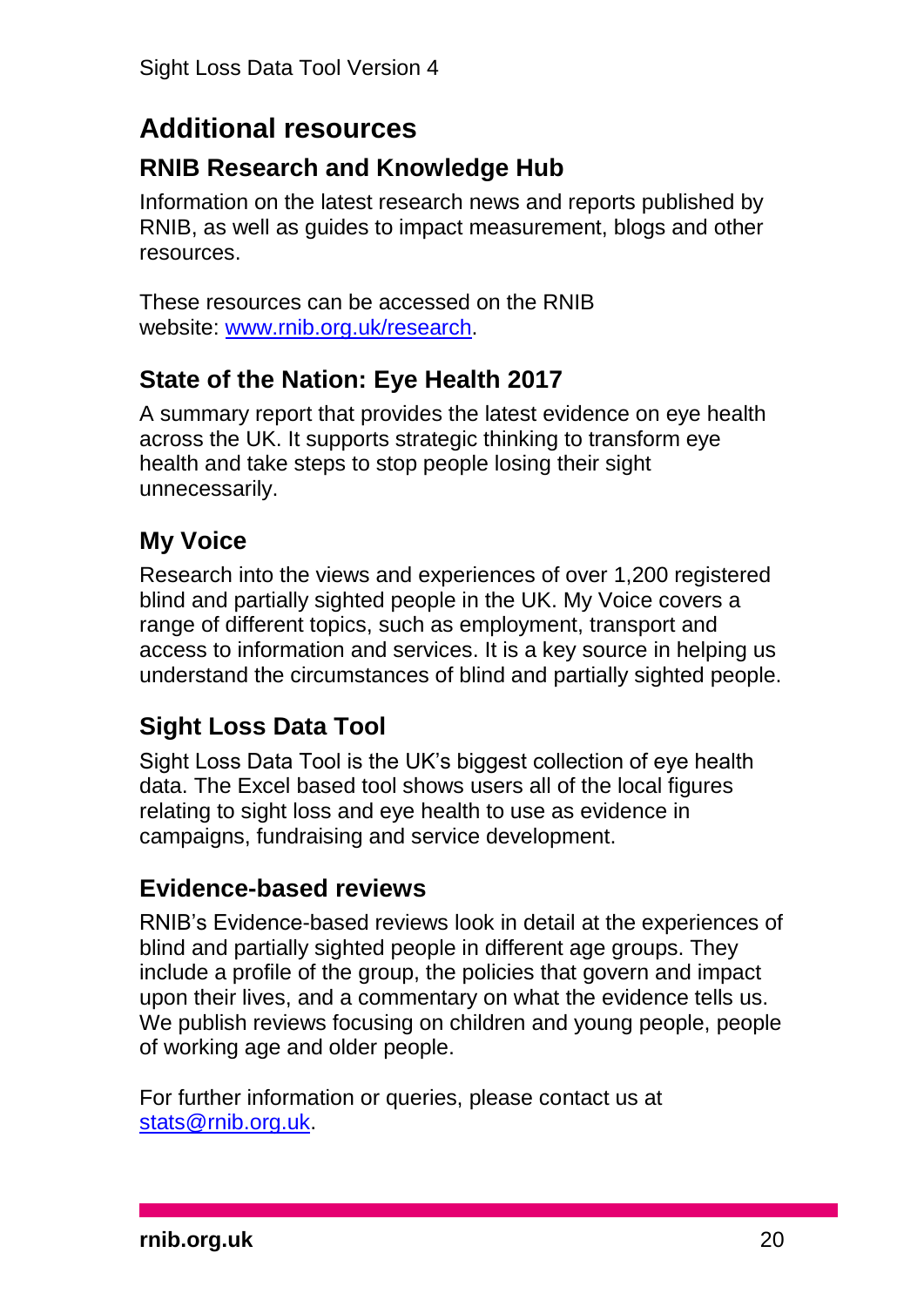# <span id="page-20-0"></span>**References**

Please see the "References and Further Information" document for full details on the evidence used in this report. A summary of the evidence is provided below.

1. Office for National Statistics (2018), 2018 mid-year detailed population estimates.

2. Official subnational population projections and benchmarking tool.

3. 2011 Census ethnicity data and benchmarking tool.

4. DCLG (2015) Local Authority Summaries. Department for Communities and Local Government.

5. 2011 Census data for 'general health'.

6. Office for National Statistics (2015) Life Expectancy at Birth and at Age 65, by Local Areas in England and Wales.

7. 2011 Census data for 'Long-term health problem or disability'.

8. Public Health England (2017), Public Health Outcomes Framework, 'Smoking Prevalence in adults - current smokers', 2016.

9. Public Health England (2017), Public Health Outcomes Framework, 'Percentage of adults (aged 18+) classified as overweight or obese', 2015/16.

10. NOMIS (2018), Model-based estimates of unemployment. March 2018. NOMIS.

11. Public Health England (2017) Public Health Outcomes Framework, 1.08i - Gap in the employment rate between those with a long-term health condition and the overall employment rate 2016/17.

12. Pezzullo et al (2017). The economic impact of sight loss and blindness in the UK adult population. RNIB and Deloitte Access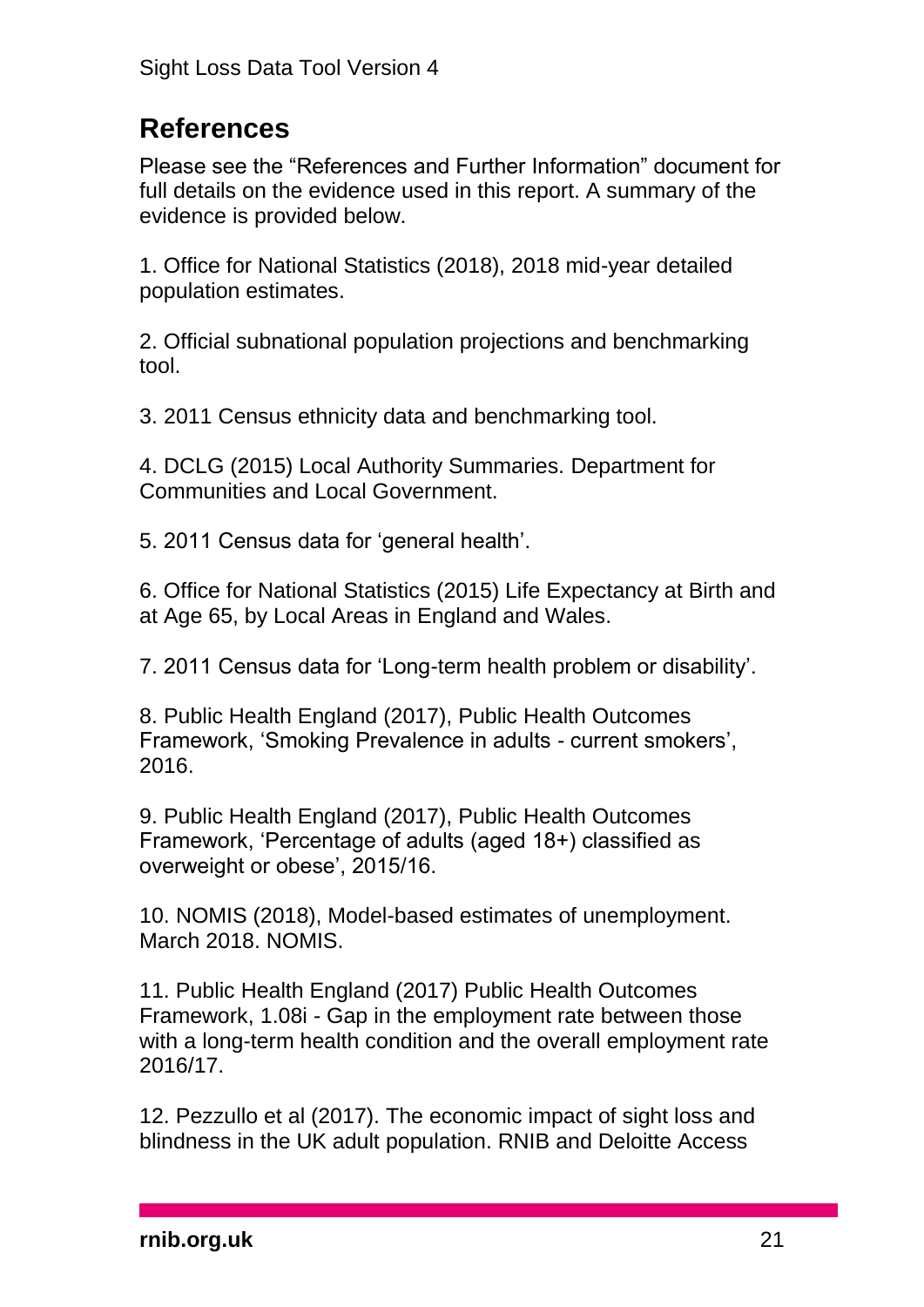Economics. Prevalences applied to subnational population projections.

13. Keil (2013), Key statistics on number of blind and partially sighted children and young people in England. RNIB ; Morris and Smith (2008), Educational provision for blind and partially sighted children and young people in Britain: 2007. Prevalences applied to subnational population projections.

14. Public Health England (2018), Public Health Outcomes Framework Data Tool; indicators on avoidable sight loss.

15. Public Health England (2018), Public Health Outcomes Framework Data Tool; indicators on avoidable sight loss: data for 2013/14 and 2016/17.

16. NHS Digital (2017) Registered Blind and Partially Sighted People - England, Year ending 31 March 2017.

17. NHS Digital (2017) Registered Blind and Partially Sighted People - England, Year ending 31 March 2017 ; and benchmarking tool.

18. NHS Digital (2017) Registered Blind and Partially Sighted People - England, Year ending 31 March 2017. Health and Social Care Information Centre (2014), Registered Blind and Partially Sighted People - England, Year ending 31 March 2014.

19. NHS Digital (2017), General Ophthalmic Services, Activity Statistics, England, 2016-17.

20. NHS Digital (2017), Outpatients - Provider level analysis 2016- 17, Table 8: Hospital provider attendances broken down by main specialty.

21. NHS Digital (2017), Hospital Admitted Patient Care Activity, 2016-17, Provider Level Analysis.

22. RNIB (2018), Mapping of RNIB-qualified sight loss advisors in the UK. Unpublished.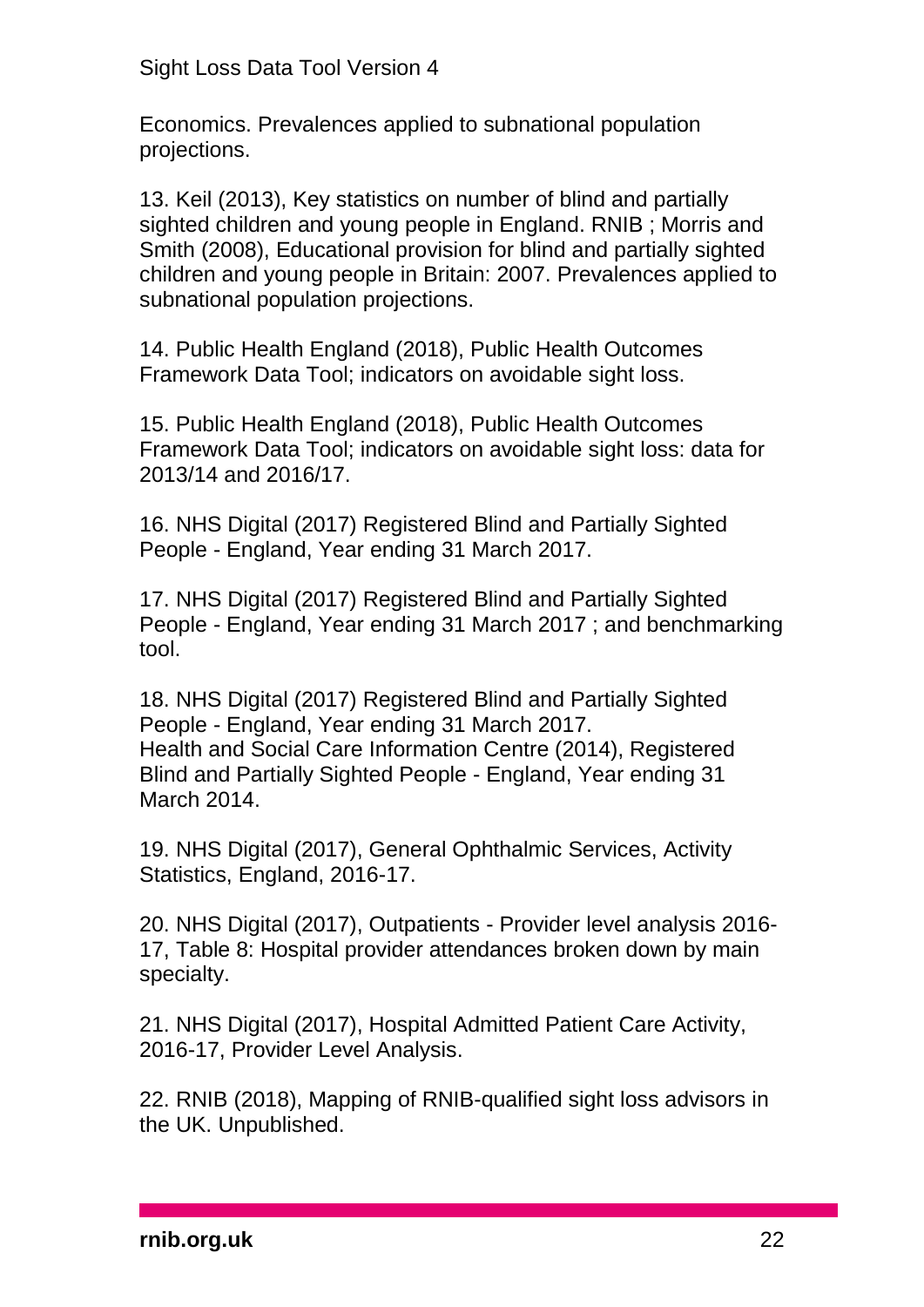23. Department for Work and Pensions (2018) DLA cases in payment: local authorities by main disabling condition (Nov 2017) ; Department for Work and Pensions (2018) PIP claims in payment: local authorities by disability (Nov 2017).

24. Department for Transport Statistics (2016), Blue badge scheme statistics: 2016.

25. Department for Education (2017) Special educational needs in England: January 2017.

26. NHS England (2015), 2013-14 CCG Programme Budgeting Benchmarking Tool, Indicator 08. Problems of vision.

27. Pezzullo et al (2017). The economic impact of sight loss and blindness in the UK adult population. RNIB and Deloitte Access Economics. Cost apportioned out to local authorities using population data.

28. NEHEM (2013) National Eye Health Epidemiological Model. Data and models by Public Health Action Support Team, published by Local Optical Committee Support Unit. Prevalences applied to subnational population projections.

29. Diabetes UK (2013) Diabetes in the UK 2013. Diabetes UK. Prevalences applied to subnational population projections.

30. R. Mathur et al (2015), Diabetic eye disease: A UK Incidence and Prevalence Study, London School of Hygiene and Tropical Medicine. RNIB. Prevalences applied to subnational population projections.

31. POPPI (2013), Projecting Older People Population Information System. Institute of Public Care for the Department of Health ; General Household Survey 2007, table 7.14 Chronic sickness: rate per 1000 reporting selected longstanding conditions, by sex and age, Office for National Statistics. Prevalences applied to subnational population projections.

32. POPPI (2013), Projecting Older People Population Information System. Institute of Public Care for the Department of Health. Prevalences applied to subnational population projections.